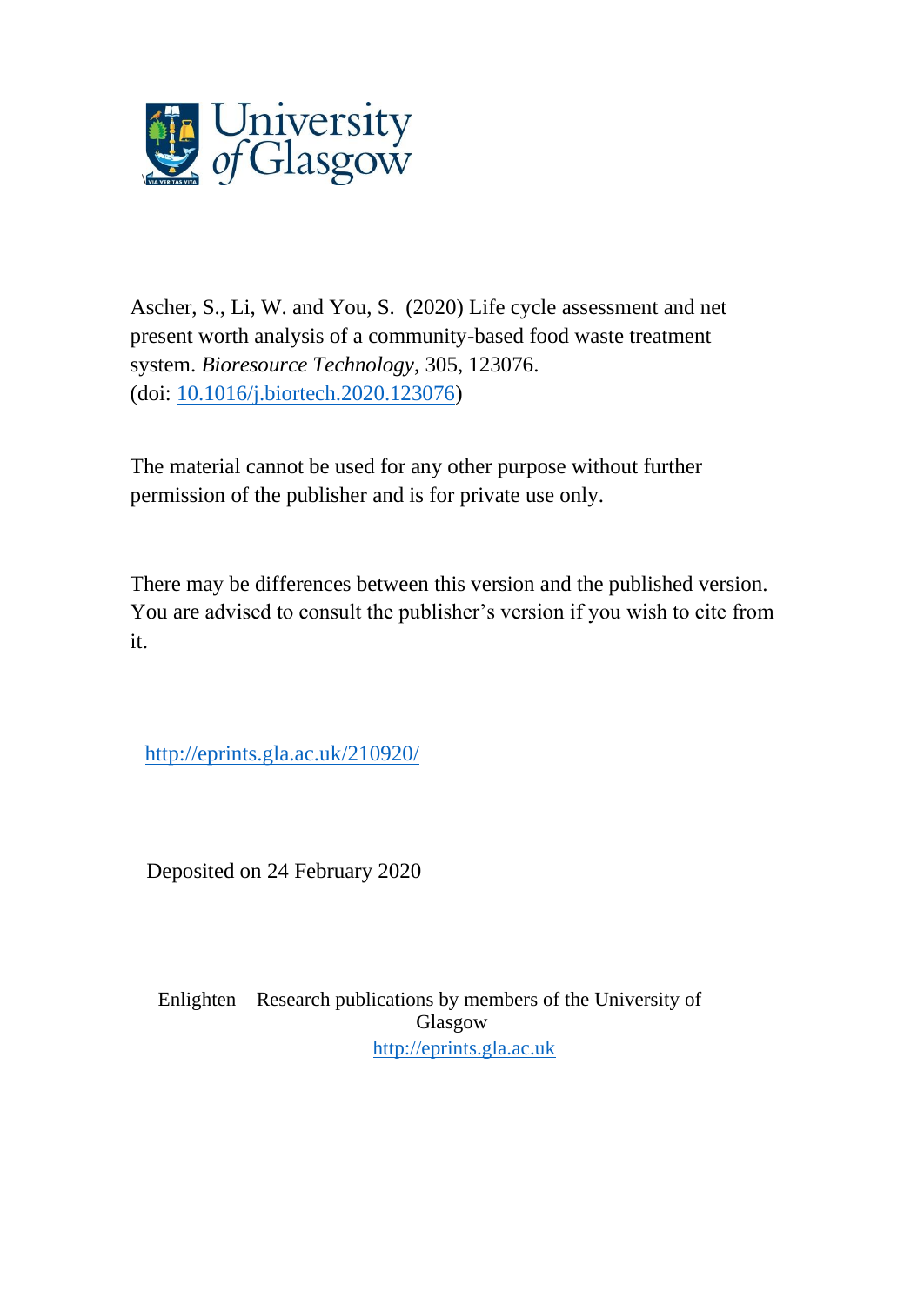# Life cycle assessment and net present worth analysis of a

## community-based food waste treatment system

Simon Ascher<sup>a</sup>, Wangliang Li<sup>b</sup>, Siming You<sup>a\*</sup>

a: Division of Systems, Power and Energy, James Watt School of Engineering, University of Glasgow, UK, G12 8QQ

b: CAS Key Laboratory of Green Process and Engineering, Institute of Process

Engineering, Chinese Academy of Sciences, Beijing 100190, China

\*Corresponding author: E-mail address: [siming.you@glasgow.ac.uk](mailto:siming.you@glasgow.ac.uk) (Siming You)

Submitted to

Bioresource Technology

February 2020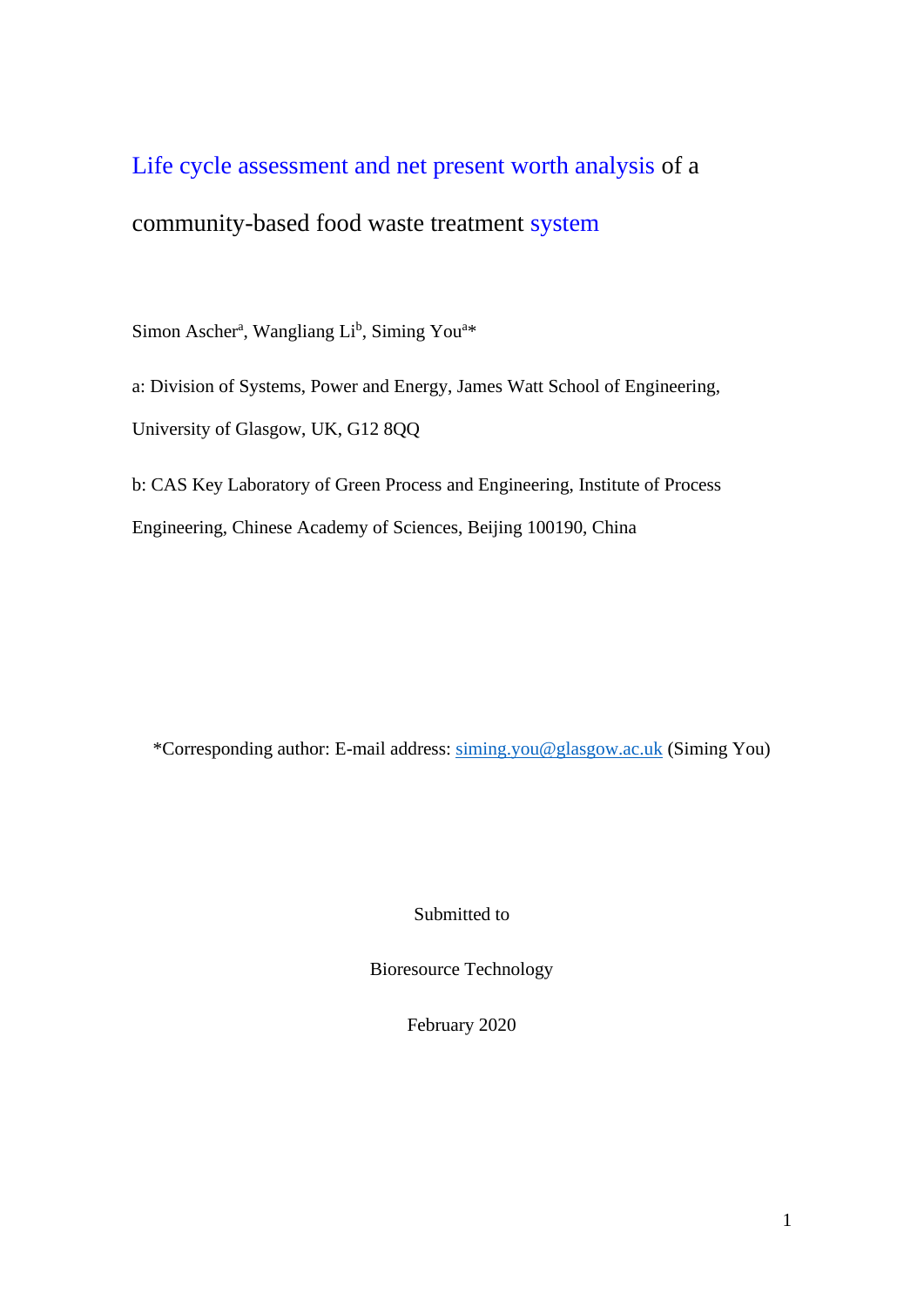#### ABSTRACT

Food waste management has been a global challenge with significant economic and environmental impacts. A community-based food waste treatment scheme for Glasgow, UK is proposed. The food waste was treated by small-scale wet, mesophilic anaerobic digestion. Biogas was combusted in a combined heat and power plant to generate heat and electricity for each community. 201.39 kWh of electricity and 246.09 kWh of thermal energy could be provided to local communities per tonne of food waste treated. A total of 52,762 tonnes of food waste were produced each year in the city. Net-present worth analysis was employed to evaluate the scheme's economic feasibility. The scheme's environmental impacts were evaluated using life cycle assessment. The entire system saved 92.27 kg  $CO<sub>2-ea</sub>$  per tonne of food waste treated and had a net-present worth of £3.187 million with a carbon tax of 50 £ tonne<sup>-1</sup> and a biogas yield of 190 m<sup>3</sup>  $tonne^{-1}$ .

Keywords: Food waste; Anaerobic digestion; Renewable energy; Carbon saving; Life cycle assessment

#### 1. INTRODUCTION

Governments all over the world identified food waste (FW) as a high priority waste steam over the past years (Defra, 2011). The European parliament identified prevention as the most important step in the waste hierarchy. However, it is impossible to avoid all FW resulting in a need to find sustainable ways to treat FW and recover energy from it (Papargyropoulou et al., 2014). This is where waste-to-energy (WtE) technologies represent a unique opportunity. Recently much interested has been shown in generating renewable energy using distributed systems to supply local communities and WtE ties in well with this (Castaldi and Themelis, 2010).

 $\mathcal{L}$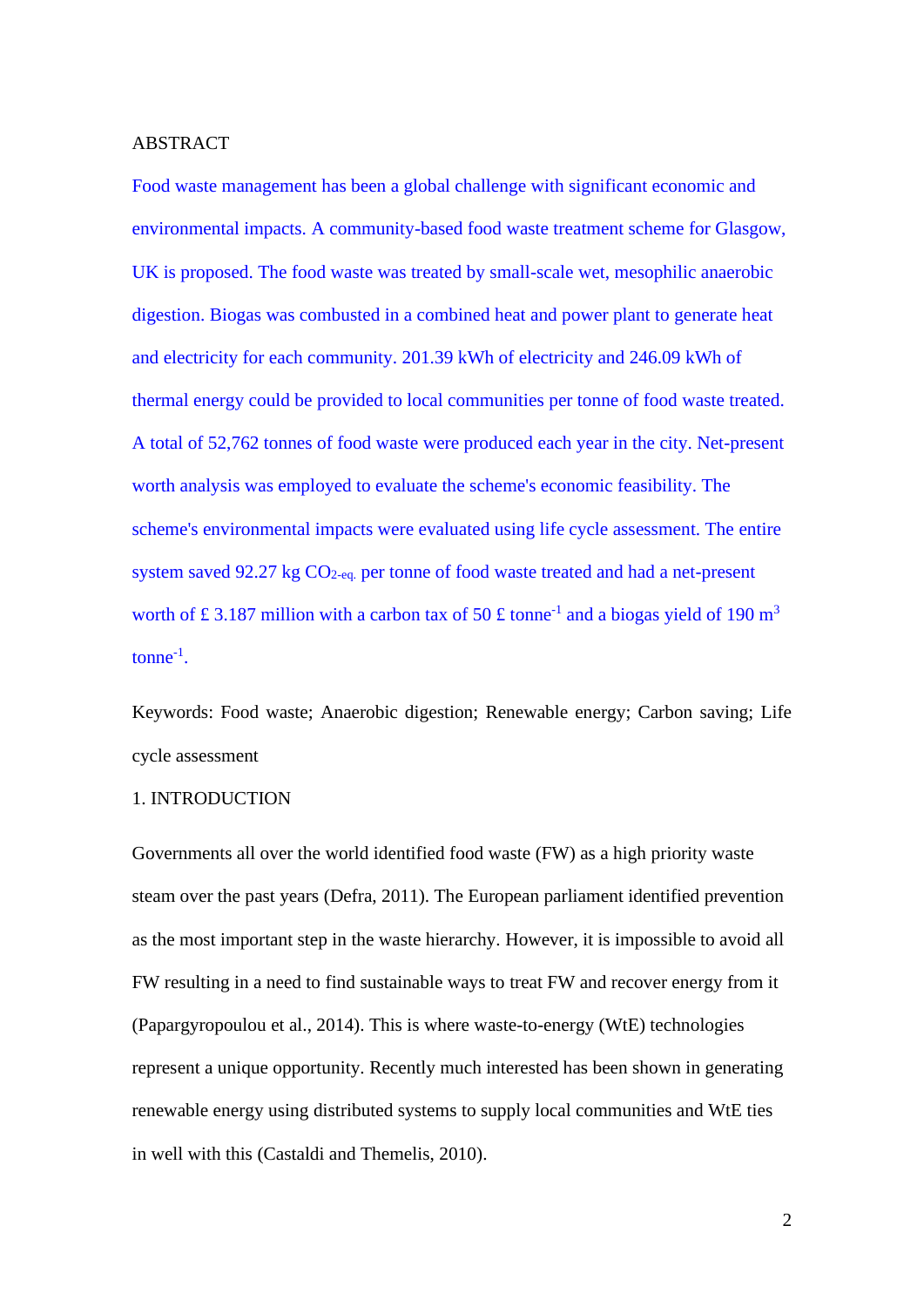FW can be utilised by a number of different, either biological or thermochemical, waste-to-energy conversion technologies. Anaerobic digestion (AD) established itself as a valid option for the treatment of organic wastes and will most likely play a significant role in future FW treatment systems. It has the potential to aid greenhouse gas emission reduction efforts, generate decentralised renewable electricity and thermal energy, and produce fertiliser of a lower carbon impact than e.g. mineral or chemical fertilisers (Zglobisz et al., 2010).

The technology has seen a rapid growth in recent years, especially in plants treating the organic fraction of municipal solid waste (MSW) and agricultural plants. Angelonidi and Smith compared wet and dry systems over a wide range of factors, including technical performance, energy balance, and economic performance. Dry AD systems were found to offer a number of benefits, such as shorter retention times and a greater flexibility in feedstock. However, wet AD plants were shown to have a better energy balance which also resulted in an improved economic performance (Angelonidi and Smith, 2015).

The main end-product of AD is biogas, which generally consists of 55-80% CH<sup>4</sup> and the remainder being mostly  $CO<sub>2</sub>$  and trace amounts of other gases such as hydrogen, nitrogen, and water vapor (Ali et al., 2018). Digestate is a potentially valuable byproduct of the AD process. The use of digestate as fertiliser has been identified as beneficial to farmland with positive effects such as reducing the necessity of plant protection products and the destruction of possible pathogens (Koszel and Lorencowicz, 2015). Dalemo and Sonnesson identified that the use of digestate from AD may result in lower global warming potential (GWP) and acidification potential (AP) in comparison to mineral fertilisers (Dalemo et al., 1998).

3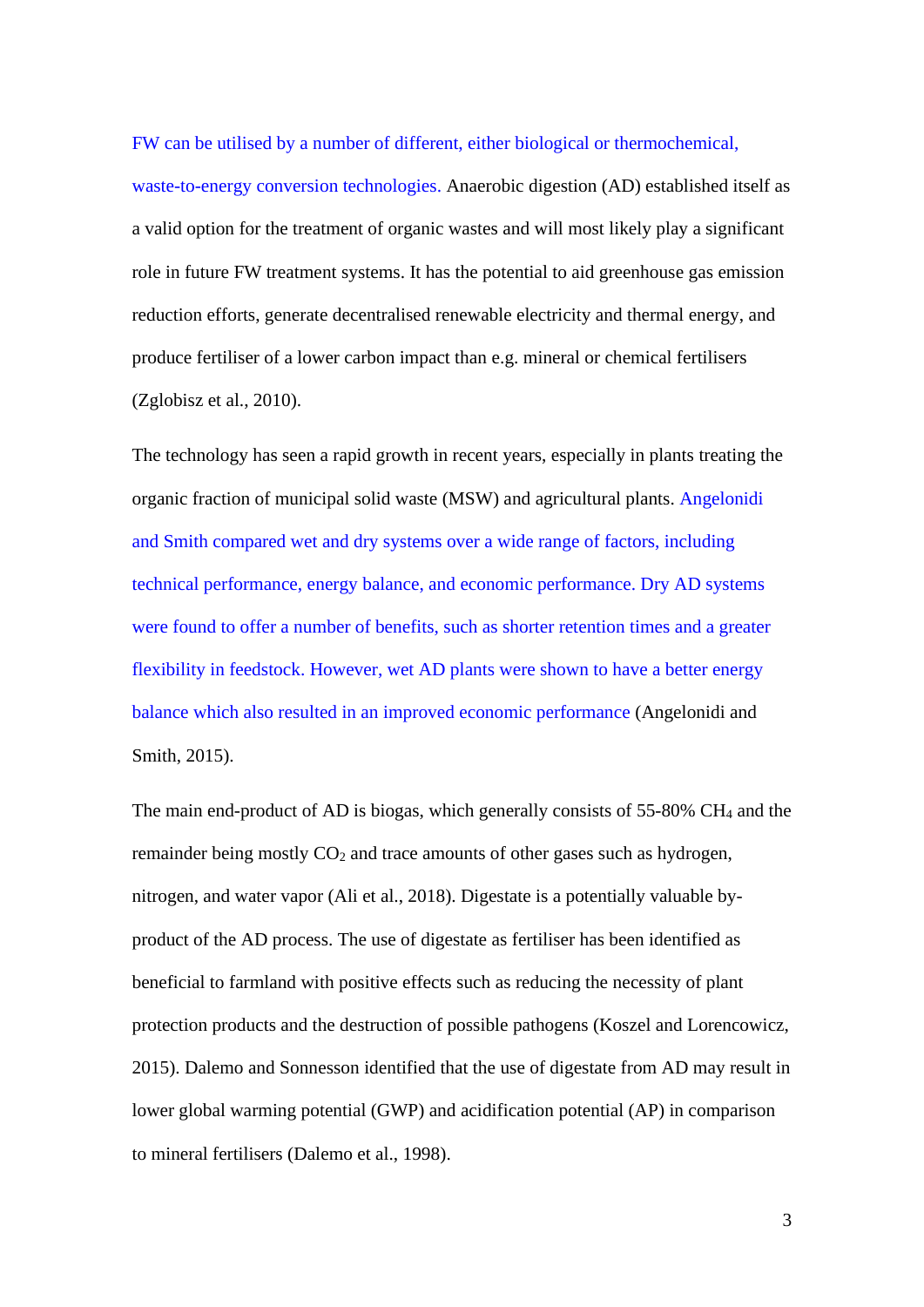The potential energy in municipal waste has been identified in literature and small-scale systems represent an interesting option to harness this available energy close to its source (Di Matteo et al., 2017). However, the small-scale distributed treatment of FW or other organic wastes on a city-wide scale, in the form of a case study, has to the authors' knowledge not been considered in scientific literature. The goal of this study is to evaluate the environmental and economic impacts of a community-based distributed FW treatment scheme on local communities in Glasgow, UK. Distributed systems have received attention in the recent past and may provide a unique opportunity for the treatment of FW. They offer several benefits, including lower transport related costs and emissions, and a reduced risk of pathophoresis. The environmental impacts of the proposed system are evaluated using LCA methodology as further explained in section 2.4. Net-present worth (NPW) analysis is employed to evaluate the economic feasibility of the proposed system as detailed in section 2.5.

## 2. MATERIAL AND METHODS

#### 2.1 Scheme description

Glasgow is split into 23 electoral districts called wards. The wards have a population ranging from 21,000 to 31,000 inhabitants. These wards are adopted as the local communities of this study and it is proposed that one AD plant is installed at a central location in each of the wards for the treatment of local FW.

FW is separately collected every fortnight by refuse collection trucks and transported to the closest treatment facility. The collected FW is treated using wet AD at mesophilic operating conditions which is the most commonly employed type of AD in the UK (Angelonidi and Smith, 2015). The created biogas is locally combusted in a combined heat and power (CHP) unit to generate heat and electricity. All key parameters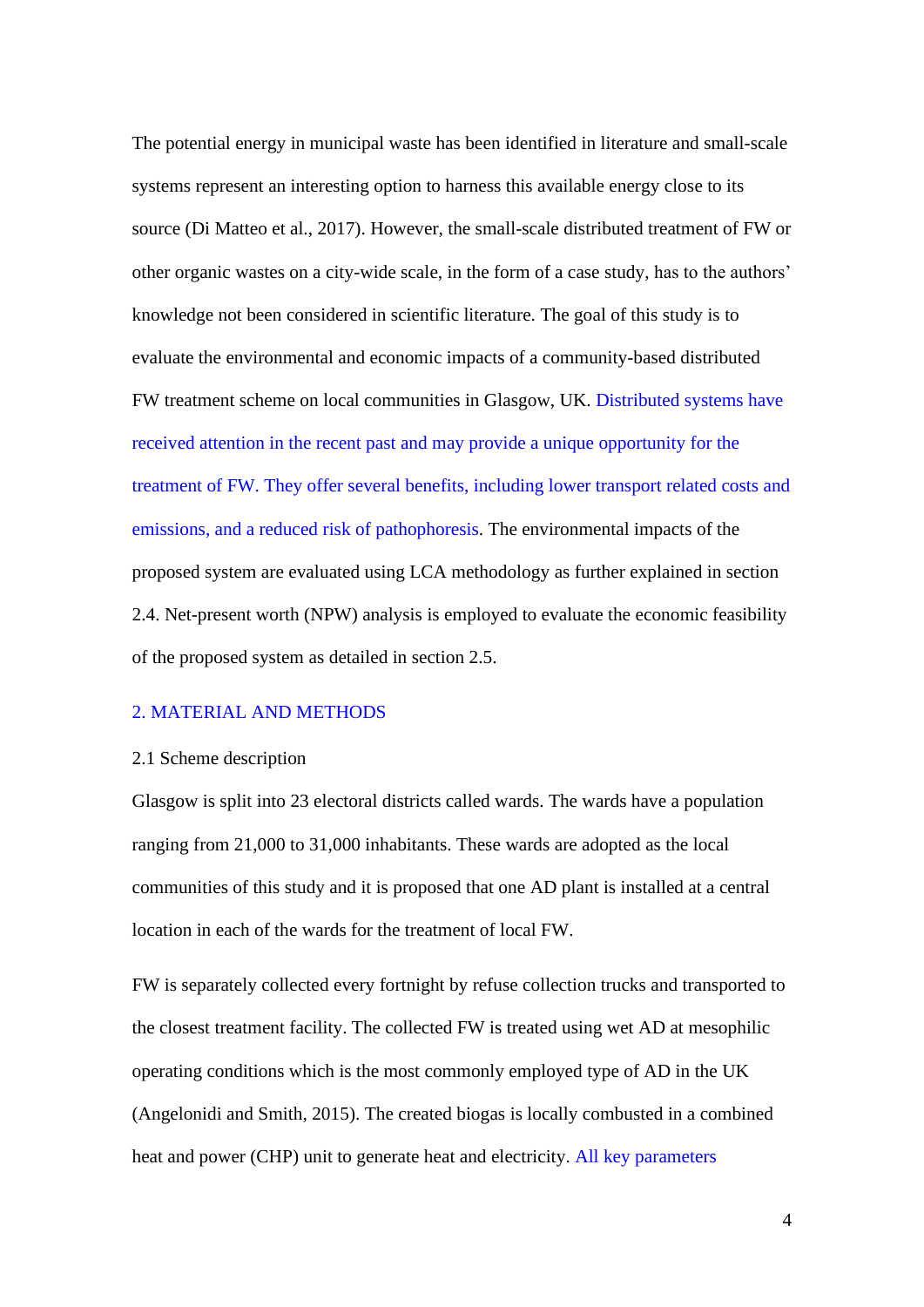describing the AD and CHP process may be found in Table 1. Electricity is fed into the local electricity grid, whereas heat is sold for local utilisation. Digestate, a by-product of the AD process, is transported to local farms and used as fertiliser.

| Input parameter                  | Value | Unit                             | Reference                  |
|----------------------------------|-------|----------------------------------|----------------------------|
| Total annual feedstock input     | 52762 | $t v^{-1}$                       | calculated                 |
| Biogas yield                     | 105   | $Nm^{3}$ (t FI ww) <sup>-1</sup> | (Curry and Pillay, 2012)   |
| CH4 content                      | 65    | $\%$                             | (Curry and Pillay, 2012)   |
| CO <sub>2</sub> content          | 35    | $\%$                             | (Curry and Pillay, 2012)   |
| Biogas energy density            | 6.25  | $kWh$ m <sup>-3</sup>            | (Curry and Pillay, 2012)   |
| Digestate production rate        | 0.5   | t (t FI ww) <sup>-1</sup>        | (Evangelisti et al., 2014; |
|                                  |       |                                  | Møller et al., 2009)       |
| Annual operating hours           | 8200  | h                                | (Renda et al., 2016)       |
| Electrical conversion efficiency | 33    | $\%$                             | (Pöschl et al., 2010)      |
| Thermal conversion efficiency    | 50    | $\%$                             | (Pöschl et al., 2010)      |
| Auxiliary electricity demand     | 7     | $\%$                             | (Pöschl et al., 2010)      |
| Auxiliary heat demand            | 25    | $\%$                             | (Pöschl et al., 2010)      |

Table 1. Summary of input parameters of the AD & CHP system

The research scope of this study is to study the feasibility of the proposed scheme from an environmental and economic viewpoint. Existing literature data is used to model the sub-processes making up the entire scheme. This will ultimately aid policymakers and investors with making informed decisions about novel green waste treatment options.

2.2 Food waste (FW) treatment using anaerobic digestion (AD)

AD describes the decomposition of biodegradable feedstocks by bacteria in an oxygen free environment. The feedstock is ultimately converted into biogas, which is mostly composed of CH<sup>4</sup> and CO2, and digestate.

This study assumes local combustion of the biogas to cover the plants auxiliary electricity and heat demands. Excess electricity is fed into the national grid and excess heat is sold locally to residents.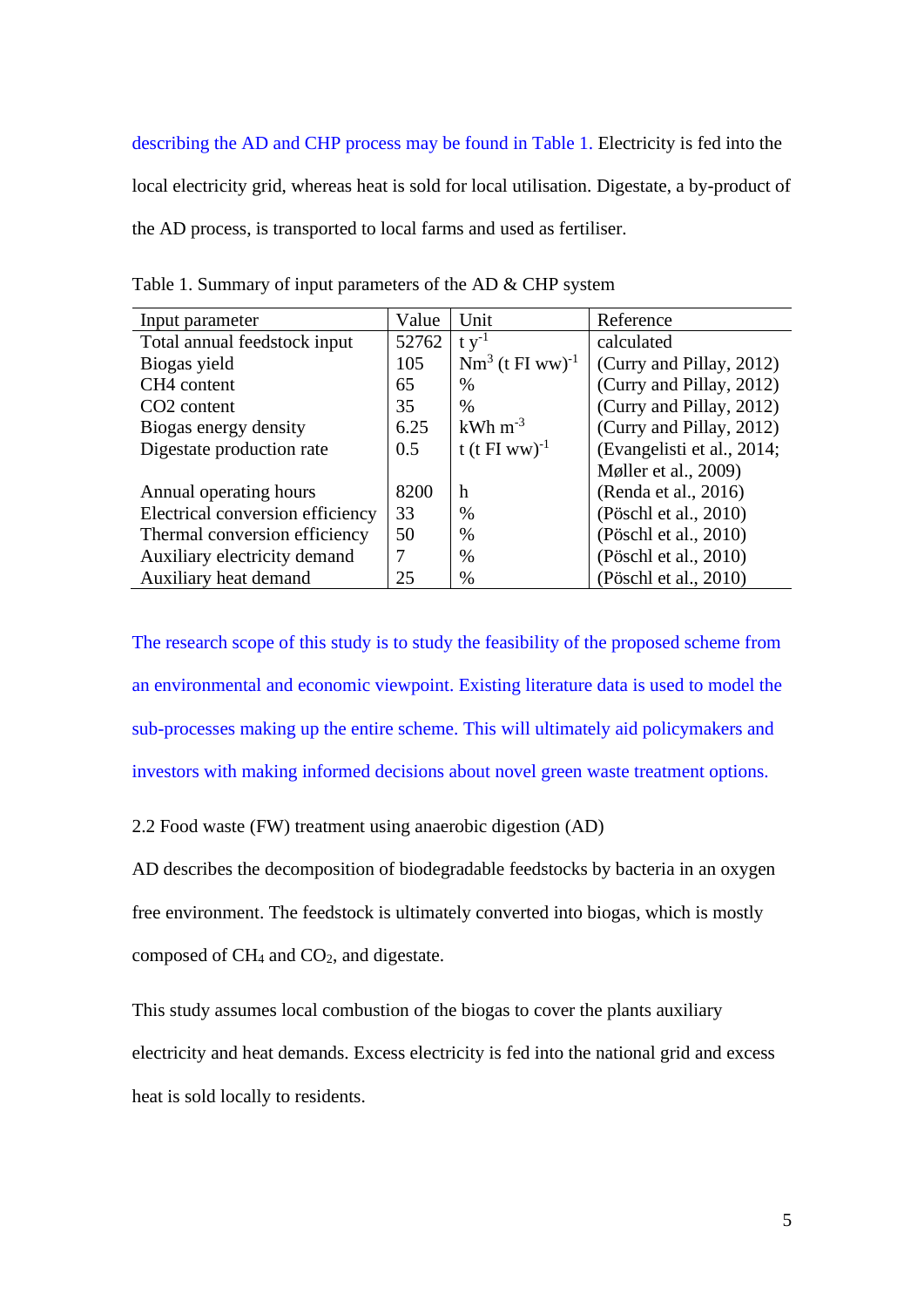Food waste production is adopted from one of the authors' previous study (Ascher et al., 2019). In this study a municipal solid waste production of 480 kg per capita per year is used with a FW content of 17.7%. The amount of FW available is calculated based on Glasgow's population of 621,020 in 2017. The population of the individual wards is obtained from the local city council.

A biogas yield from FW of 105  $m<sup>3</sup>$  tonne<sup>-1</sup> wet weight (ww) is used in this work based on Curry and Pilley (Curry and Pillay, 2012). This is a rather conservative value, as e.g. Banks *et al.* (Banks et al., 2011) found yields as high as  $156 \text{ m}^3$  tonne<sup>-1</sup> ww and a British wet AD plant considered in Angelonidi and Smith (Angelonidi and Smith, 2015) was quoted to have a biogas yield of 190  $m<sup>3</sup>$  tonne<sup>-1</sup> ww. The effects of higher biogas yields will be considered by sensitivity analysis.

## 2.3 Waste collection and transportation modelling

Studies agree that the environmental impact of waste collection is relatively small compared to other parts of a waste treatment scheme (Ascher et al., 2019; Hupponen et al., 2015). However, they represent a major part of the cost of waste handling systems. For example, waste collection and transportation were estimated to make up 60-80 % of all costs related to the Swedish solid waste handling system (Sonesson, 1996). Hence, it is of great importance to apply an accurate model to estimate the economics and environmental effects of a given waste collection scheme.

Not many models exist in literature to model a waste collection process. The Swedish model Organic Waste Research (ORWARE) was developed in the mid-1990s to simulate the handling of organic wastes (Dalemo et al., 1997). One of its sub-models is the transport sub-model which is outlined in more detail in three papers by one of the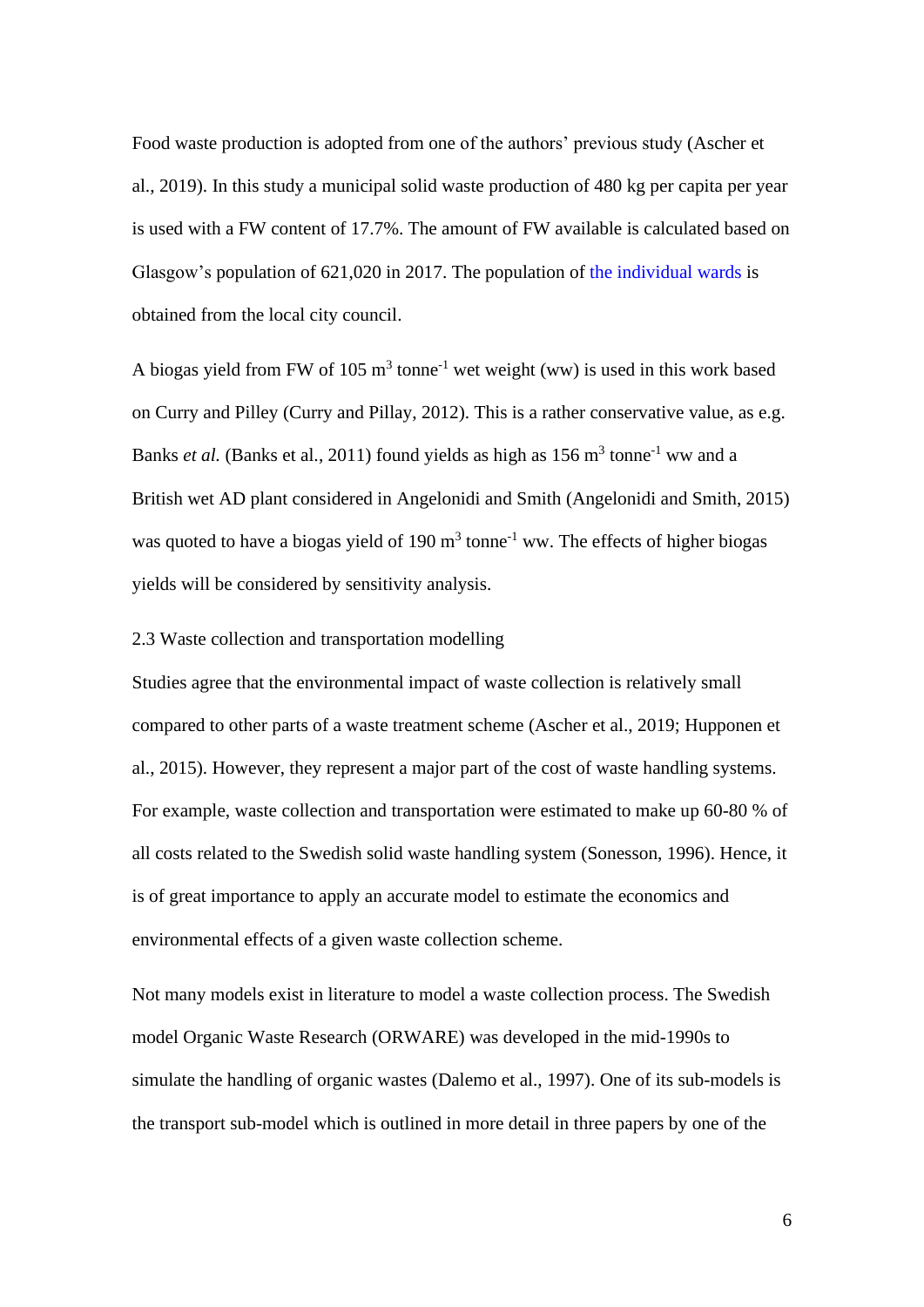co-creators of the model (Sonesson, 2000, 1996). The Waste Recycling and Cost Model (WRCM) is an Australian model developed in the late 1990s. The WRCM model is a generalised model which requires minimal input data due to using assumptions about input parameters such as average road speed, set-out rate of bins, truck capacity, etc. These parameters can be replaced with case data if available (Edwards et al., 2016).

MSW-collect is an alternative model predicting the energy and time requirements of a waste collection scheme. This model has been compared to the ORWARE model and WRCM model and it was found that the MSW-collect model was more accurate compared to the other two models (Edwards et al., 2016). Hence, the MSW-collect model is adopted for this study. Initially the various sub-systems were modelled using MATLAB and all required input data was collected. Then, the main model was created, and interim results were calculated. The interim results were summed and further converted into a diesel and truck time requirement per tonne of waste collected. A detailed description of the model may be found in Edwards *et al* (Edwards et al., 2016)*.* The results used for the LCA and NPV analysis were a diesel requirement of 10.95 l tonne<sup>-1</sup> ww of waste collected, a truck time requirement of  $0.8275$  h tonne<sup>-1</sup> ww, and a requirement of 25 trucks to collect all FW for the 23 wards in Glasgow. All relevant assumptions made, and input parameters used may be found in Appendix A.

## 2.4 Life cycle assessment (LCA)

Life cycle assessment (LCA) is a widely used method to assess the environmental impacts of a product, process or system throughout its complete life cycle. The entire LCA is conducted in accordance with ISO 14040.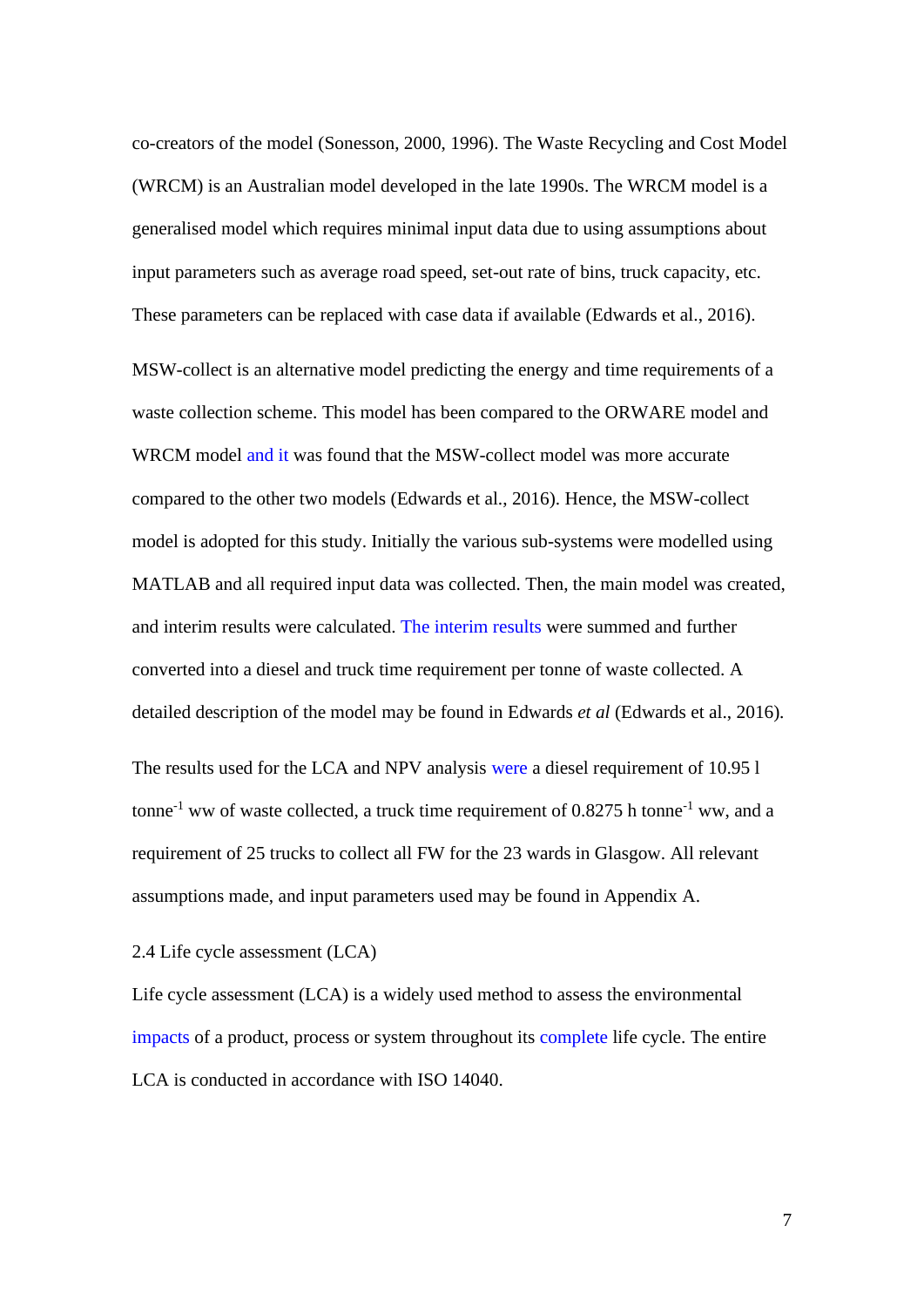In this work LCA was carried out with GaBi and MATLAB. GaBi is a designated LCA software, which was used to evaluate the environmental impact of some of the subprocesses. This was done by creating models in the software using some of the existing processes provided by the software's database. More specifically, the avoided environmental impacts from displacing electricity and heat otherwise generated by natural gas and the environmental impact of waste collection were modelled using GaBi. The impact categories considered in GaBi follow ReCiPe 1.08 Midpoint methodology. MATLAB was used for all other aspects of the LCA by using the conversion values given in Table 2. The convention that the emission of biogenic carbon has a GWP of 0 was adopted (Møller et al., 2009). To show the effect of this convention, results are always shown as GWP excluding and including biogenic CO2.

| Emissions       | Equivalency factors                           | Source                   |
|-----------------|-----------------------------------------------|--------------------------|
|                 | GWP equivalency factors relative to $CO2$     |                          |
| CO <sub>2</sub> | 1                                             | (IPCC, 2016)             |
| CO <sub>2</sub> | $\overline{0}$                                | (Møller et al., 2009)    |
| (biogenic)      |                                               |                          |
| CH <sub>4</sub> | 28                                            | (IPCC, 2016)             |
| $N_2O$          | 265                                           | (IPCC, 2016)             |
|                 |                                               |                          |
|                 | AP equivalency factors relative to $SO2$      |                          |
| $SO_{X}$        | $\mathbf{I}$                                  | (GHK, 2019)              |
| NO <sub>x</sub> | 0.70                                          | (GHK, 2019)              |
| NH <sub>3</sub> | 0.93                                          | (GHK, 2019)              |
|                 |                                               |                          |
|                 | PMF equivalency factors relative to $PM_{10}$ |                          |
| $PM_{10}$       | 1                                             | (Ravina and Genon, 2015) |
| $NO_{x}$        | 0.88                                          | (Ravina and Genon, 2015) |
| <b>VOC</b>      | 0.02                                          | (Ravina and Genon, 2015) |
| SO <sub>2</sub> | 0.54                                          | (Ravina and Genon, 2015) |
| NH <sub>3</sub> | 0.64                                          | (Ravina and Genon, 2015) |

| Table $2 - LCA$ equivalency factors |  |  |
|-------------------------------------|--|--|
|-------------------------------------|--|--|

The goal of the LCA is defined as: Evaluating a community-based distributed food waste treatment scheme regarding three different impact categories, namely global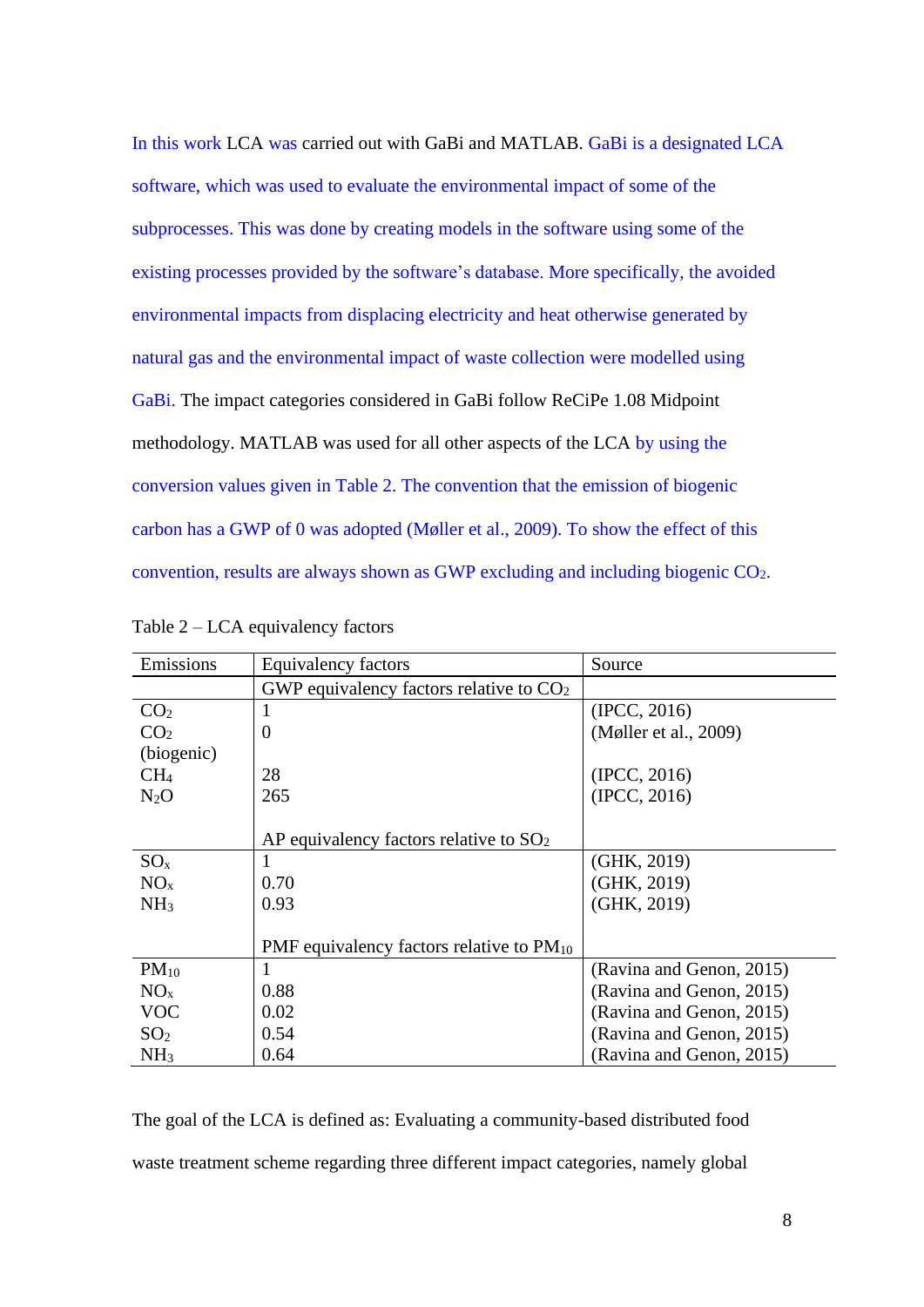warming potential (GWP) for a 100-year time horizon, terrestrial acidification potential (AP), and particulate matter formation (PMF).

The proposed system fulfils two main purposes which are (i) the treatment of local FW and (ii) the generation of energy in the forms of electricity and heat. Hence, the functional unit (FU) was selected to be the treatment of 1 tonne ww of FW.

The system flow chart is shown in Fig. 1. All processes comprised in the system boundary are shown in the figure, as well as the process of FW generation which is excluded from the system boundary. The system's main flows are indicated.



Fig. 1 System flow chart including system boundary

Table 3 summarises the emissions due to biogas utilisation in the CHP unit and the direct emissions from the AD plant in the form of fugitive emission. These emission values are further used to compute the impact on the three considered impact categories using the equivalency factors given in Table 2. Direct emissions from other processes, such as waste collection, are not shown in Table 3. This is so because their impacts on the three impact categories are directly computed by modelling the process in GaBi. Further explanations on how the environmental impacts of these processes are found are given in the subsections of section 2.4.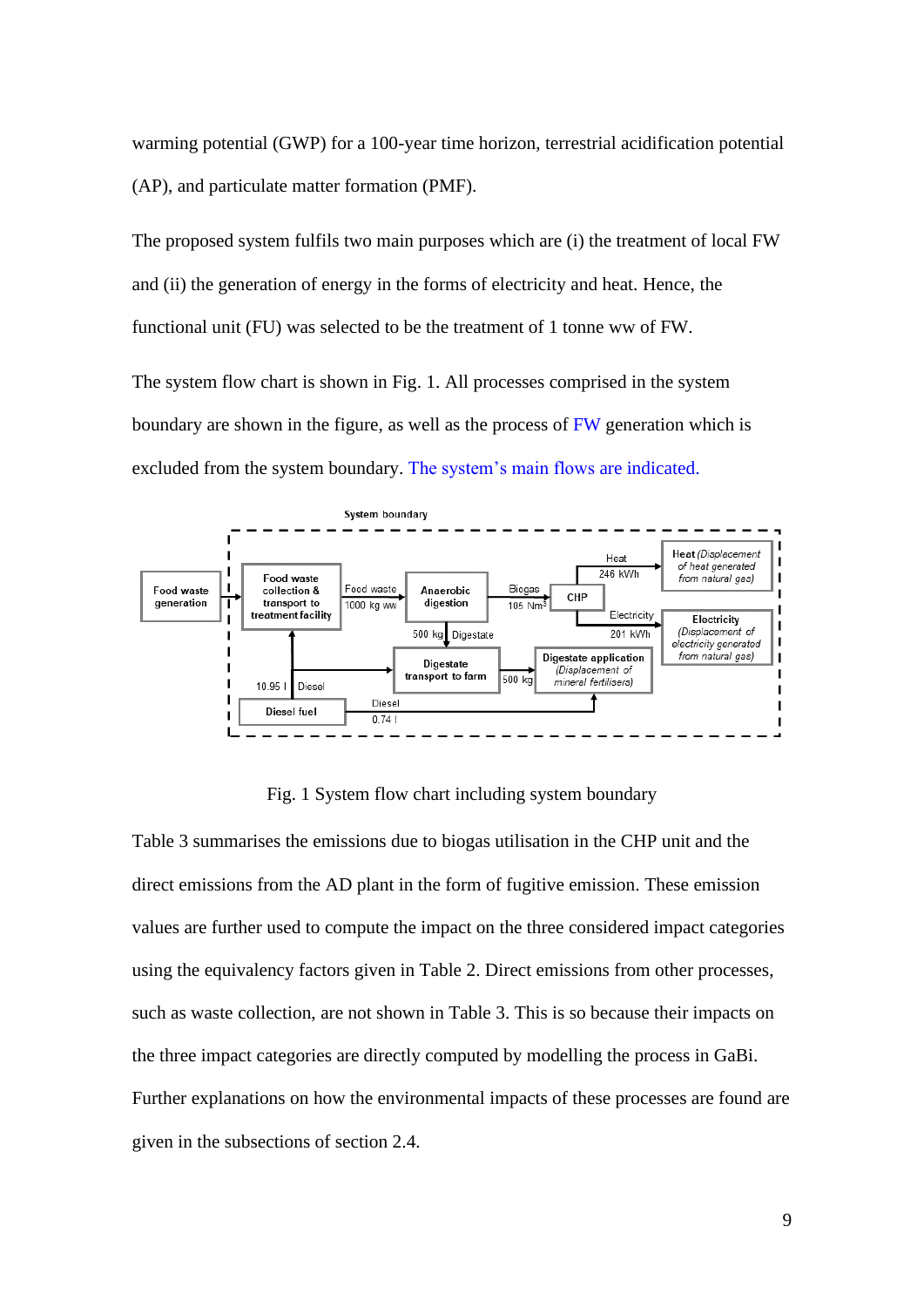| Emissions $[g m^{-3} \text{ biogas}]$ | Process               |                         |  |  |
|---------------------------------------|-----------------------|-------------------------|--|--|
|                                       | <b>CHP</b>            | AD (fugitive emissions) |  |  |
| CO                                    | 2.588 <sup>a</sup>    |                         |  |  |
| NO <sub>x</sub>                       | 3.330 <sup>a</sup>    |                         |  |  |
| CH <sub>4</sub>                       | $10.463$ <sup>a</sup> | $13.026$ c              |  |  |
| <b>NMVOC</b>                          | 2.363 <sup>a</sup>    |                         |  |  |
| $PM_{10}$                             | 0.860 <sup>b</sup>    |                         |  |  |
| CO <sub>2</sub> (biogenic)            | 1838.750 <sup>c</sup> | 19.341 $\degree$        |  |  |
| $N_2O$                                |                       |                         |  |  |
| $a -$ (Evangelisti et al., 2014)      |                       |                         |  |  |

Table 3. Direct emissions from CHP and AD (fugitive emissions)

a – (Evangelisti et al., 2014)

b – (Leme et al., 2014)

c – calculated

#### 2.4.1 Biogas utilisation in CHP unit

The total emissions resulting from the combustion of biogas in the CHP unit are shown in Table 3. Biogenic CO<sup>2</sup> emission are calculated, assuming complete combustion of CH4, according to

$$
CH4+2O2\rightarrow CO2+2H2O
$$
 (1)

with the exception of a small fraction of CH<sub>4</sub>, which is emitted unburnt (10.463 g m<sup>-3</sup> biogas). Other emissions resulting from the biogas combustion, such as  $CO$ ,  $NO<sub>x</sub>$ , and particulate matter emissions, are taken from existing studies as indicated in Table 3.

2.4.2 Direct emissions from AD – fugitive emissions

Fugitive emissions (leakage) of biogas are highly variable and usually range from 0- 10% of the produced biogas. Where unintentional emissions are flared this is generally closer to 0% (Bernstad and la Cour Jansen, 2012). Bernstad and la Cour Jansen reviewed various LCAs for the management of waste systems. They found that many studies did not take fugitive emission into account at all, whereas other studies found that fugitive emissions are a key parameter in assessing the GWP of an AD system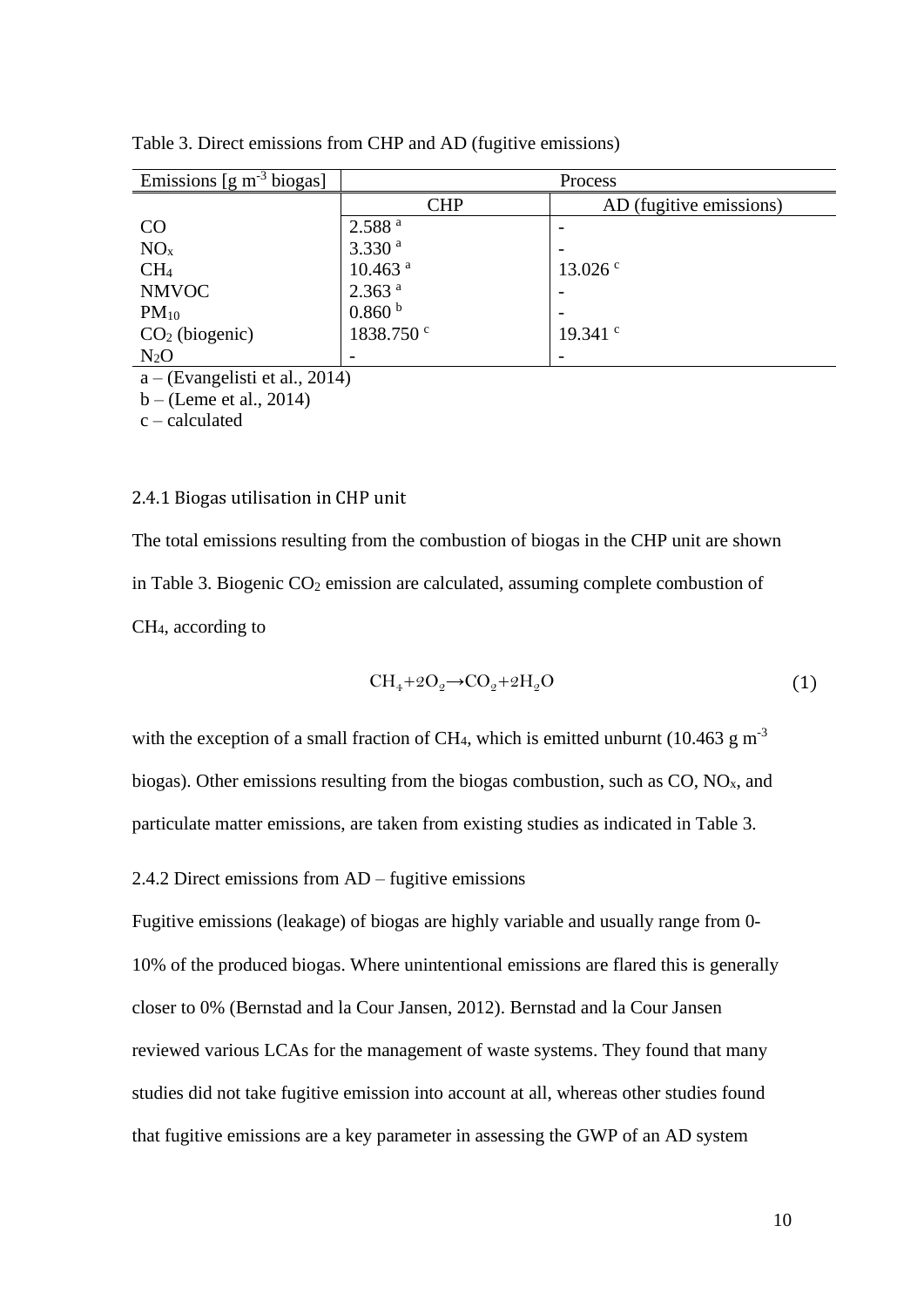(Bernstad and la Cour Jansen, 2012). The studies that identified AD as a key parameter used fugitive emissions of 0-3%. Two other studies used values of 1% (Edwards et al., 2017) and 2% (Evangelisti et al., 2014). Based on the review of these literature sources, fugitive emissions of 3% of the produced biogas are used for this study. This is rather conservative. The emissions due to biogas leakage are summarised in Table 3.

#### 2.4.3 Waste collection

Emissions due to waste collection are calculated using the diesel requirements per tonne of waste collected found using the model described in section 2.3. A model was created in GaBi to model the environmental impacts of the required diesel fuel.

To create the model, two inbuilt GaBi processes were used. Firstly, the process "Diesel mix at refinery" was used to model the environmental impacts of diesel for the UK. Secondly, the process "Truck - Dump Truck / 52,000 lb payload" was used to model the combustion of diesel in the waste collection vehicle. It is to be noted, that this process is US specific. However, no alternative processes were available to model diesel combustion in waste collection vehicles. The results were checked using a EURO 6 truck with an 14-20 t payload and only very minor differences were found. For this reason, it was judged that the US process "Truck - Dump Truck / 52,000 lb payload" was valid for this work and represented the real-life process most closely.

The total environmental impact of this process on the considered impact categories is shown in the results section (section 3.2). Since the process is modelled using GaBi, individual emissions (e.g.  $CO<sub>2</sub>$ ,  $CH<sub>4</sub>$ , etc.) are not quoted, but rather the resulting equivalent impacts (e.g.  $CO_{2-eq.}$ ).

11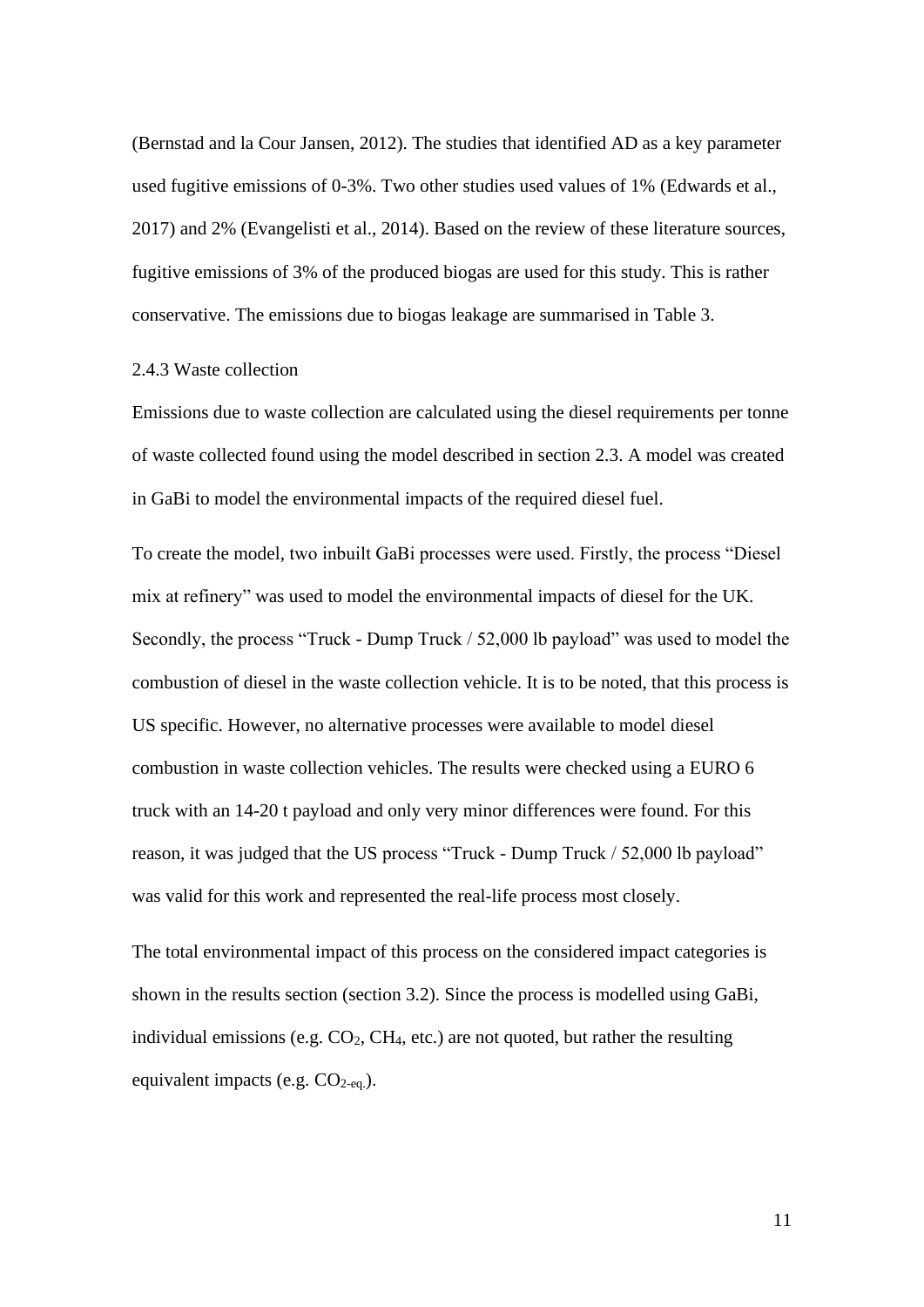The model only considers emissions resulting from diesel production and combustion. Hence, emissions due to tire wear, vehicle production, lubricating oil, etc. are not considered. The same approach is for example used in the ORWARE simulation model (Sonesson, 1996). Taking factors like these into account may improve the accuracy of the LCA and therefore indicate one possible area of improvement in the future.

#### 2.4.4 Electricity and heat displacement

As previously mentioned, avoided emissions due to displacing electricity and heat otherwise generated by natural gas were modelled using GaBi. The inbuilt GaBi processes "Electricity from natural gas" and "Thermal energy from natural gas" were used. Both processes are country specific to the UK with a reference year of 2016. It is stated that the data is valid until 2021.

The electricity and heat displaced were calculated from the data shown in Table 1. Initially, the energy of the biogas produced from one tonne of FW was calculated using the biogas yield and energy density of the biogas. The total amount of electricity and heat ready for sale was calculated based on the CHP conversion efficiencies and auxiliary demands of the system. It was found that, 201.4 kWh of electricity and 246.1 kWh of heat are displaced for every tonne of FW treated. The effect of 177 kWh of waste heat emitted to the environment for every tonne of FW treated is also considered in this process.

## 2.4.5 Use of digestate as fertiliser

Digestate application and its use as fertiliser affects the LCA results in a number of ways. Firstly, there are emissions related to the diesel requirements for the transport and spreading of digestate. In this work a similar approach to the one described in Berglund

12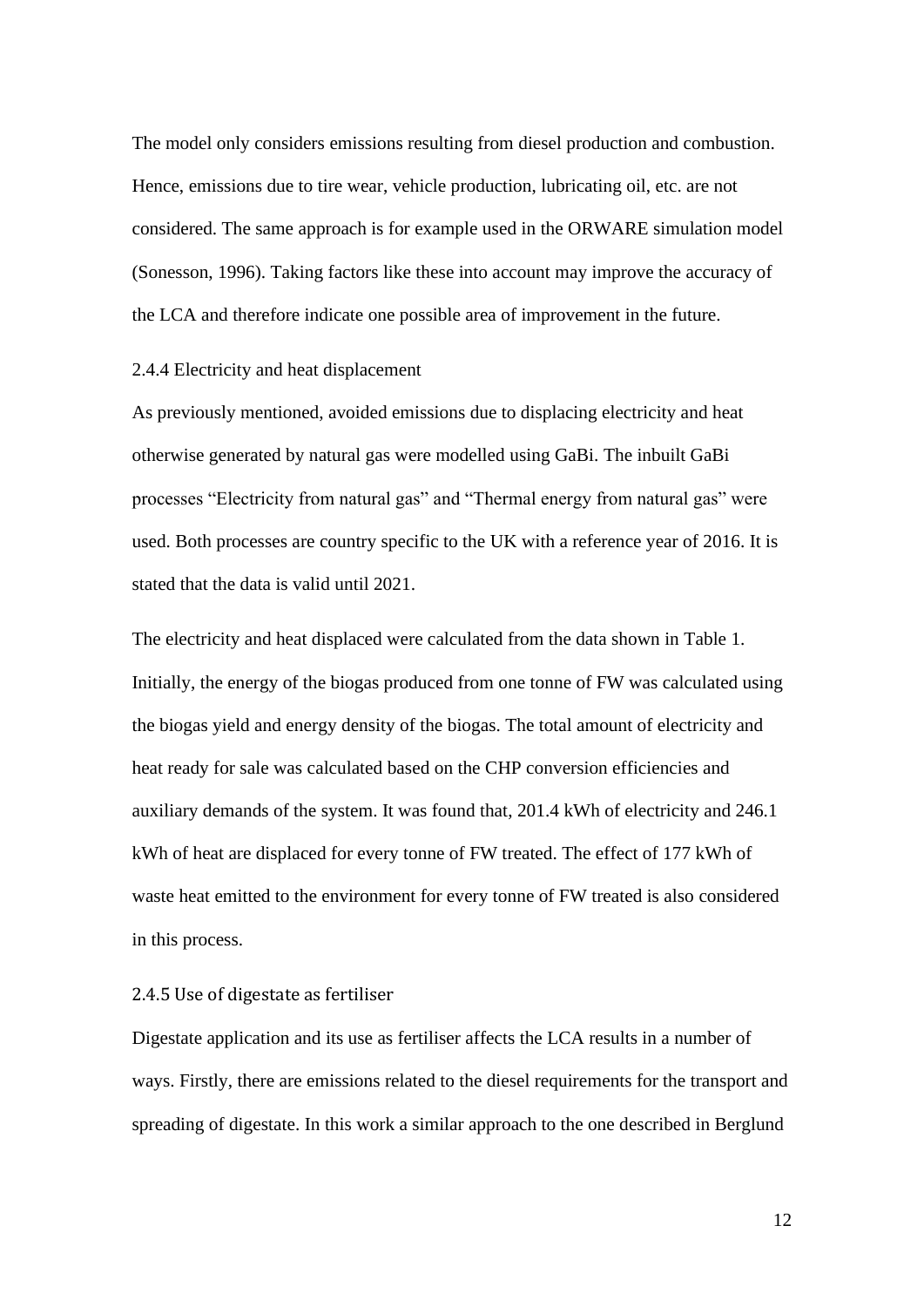and Börjesson was adopted (Berglund and Börjesson, 2006). Initially, a truck transports the digestate to the end-user e.g. a nearby farm. A truck with a capacity of 16 t and an average distance from AD plant to farm of 20 km were used. The spreading of the digestate was modelled using a tractor with a load capacity of 15 t and an average transport distance of 2 km from farm to field. Energy requirements for digestate transport from AD plant to farm including the empty return trip, loading, transport from farm to field, and spreading are 1.6 MJ tonne<sup>-1</sup> km<sup>-1</sup>, 2.5 MJ tonne<sup>-1</sup>, 5 MJ tonne<sup>-1</sup>, 17 MJ tonne<sup>-1</sup>, respectively (Berglund and Börjesson, 2006). The required diesel fuel can be calculated based on the total energy requirement for these processes and the calorific value of diesel fuel per litre. GaBi was used to find the environmental impacts of these processes. The inbuilt models "Truck, Euro 6, 20 - 26t gross weight /17.3t payload capacity" and "Universal Tractor" were used to model both forms of transport. Similar to section 2.4.3, the process "Diesel mix at refinery" was used again to model the impacts of British diesel.

Secondly, there are emissions and avoided emissions related to using digestate as a fertiliser. These are calculated using the method outlined in Møller *et al.* (Møller et al., 2009). Initially the total amount of C, N, P, and K in the final digestate were calculated using the British FW composition reported by Tampio *et al.* (Tampio et al., 2015). A total solids (TS) content of FW of 24.86 g kgFW-1 was used in combination with 469.1 g kgTS<sup>-1</sup> of C, 37.0 g kgTS<sup>-1</sup> of N, 3.8 g kgTS<sup>-1</sup> of P, and 11.4 g kgTS<sup>-1</sup> of K for FW. Hence this results in the following C, N, P, and K contents in the digestate resulting from the treatment of 1 tonne of FW: 55.57 kg of C, 9.20 kg of N, 0.94 kg of P, and 2.83 kg of K. For this calculation it was assumed that the nutrient content of the digestate is the same as the one in the feed (i.e. FW), since nutrients are not lost during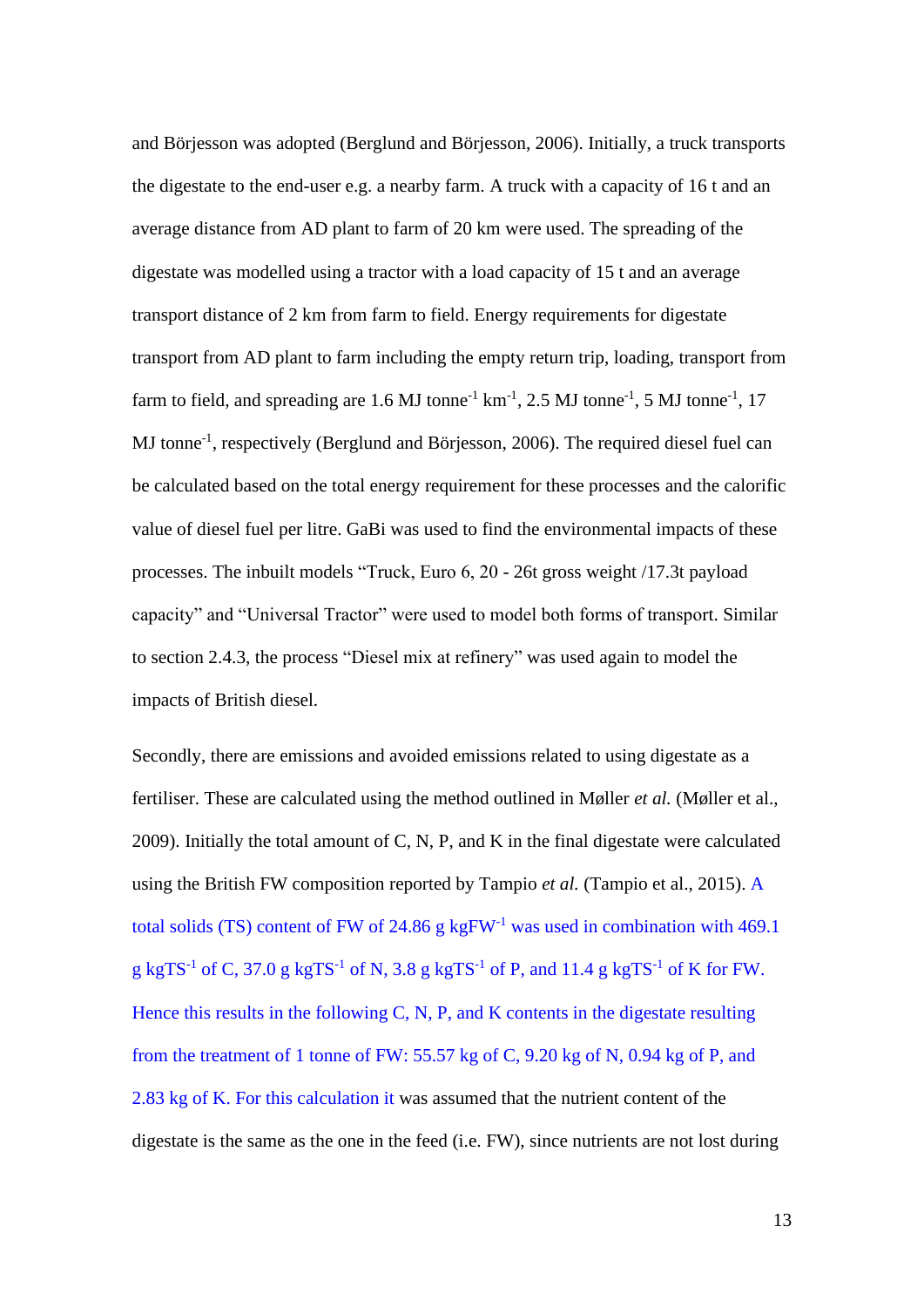AD. The potential loss of nutrients due to storage or post-processing of the digestate was not considered. The loss of carbon in the form of biogas during the AD process was accounted for, and the final amount of carbon was found to be 55.57 kg C tonne<sup>-1</sup> ww received at the facility. This is equivalent to 203.8 kg biogenic  $CO_2$  tonne<sup>-1</sup> ww received at the facility. Avoided emissions due to carbon storage were calculated using an emission factor of 0.09 of the digestates carbon content. This resulted in a GWP of - 8.34 kg  $CO<sub>2-eq</sub>$  tonne<sup>-1</sup> ww.

N2O emissions were calculated from the digestate's nitrogen content and a factor for N<sub>2</sub>O–N of 0.015 of the N applied to the soil resulting in a total of 0.2168 kg N<sub>2</sub>O tonne<sup>-1</sup> ww (Møller et al., 2009). N<sub>2</sub>O emissions were further converted to  $CO_2$ -eq. emissions in the LCA using the factors given in Table 2.

Thirdly, there are avoided emissions by displacing N, P, and K fertiliser with the produced digestate. According to Møller *et al.*, the production of N fertiliser has an emission factor of 8.9 kg  $CO_{2-\text{eq}}$ , kg<sup>-1</sup> N, the production of P fertiliser has an emission factor of 1.8 CO<sub>2-eq.</sub> kg<sup>-1</sup> P, and K fertiliser has an emission factor of 0.96 kg CO<sub>2-eq.</sub> kg<sup>-1</sup>  $1 K$  (Møller et al., 2009). Hence, avoided emissions can be calculated from the N, P, and K content in the final digestate. Thus, the total GWP of displacing mineral fertiliser, in the form of N, P, and K fertiliser, was found to be -86.28 kg  $CO_{2\text{-eq.}}$  tonne<sup>-1</sup> ww. Ultimately, the impacts of all three different components related to digestate use as a fertiliser were summed up to be used in the LCA.

#### 2.5 Net present worth (NPW) analysis

The net present worth (NPW) method is an economic technique used to evaluate the economic desirability of a project. All cash flows of a project are examined over a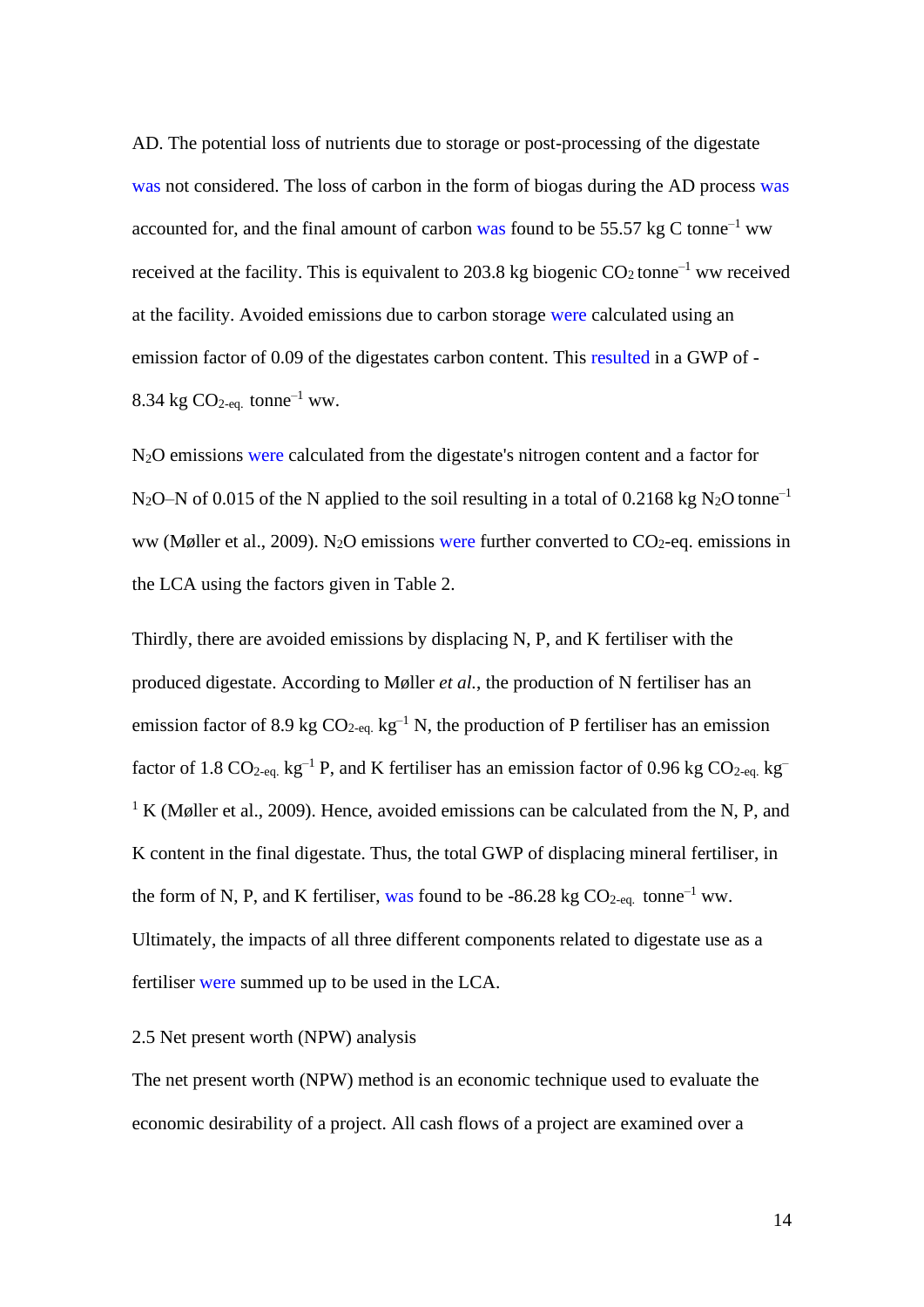chosen time period and resolved to their equivalent present date cash flow. Costs/expenses are taken as negative cash flows and revenues/incomes are taken as positive cash flows. A given project is regarded to be profitable for positive NPW values.

For this work the following expenses and revenues were considered: (1) the capital cost (CAPEX) is the initial investment cost of constructing the treatment plants; (2) the operation and maintenance (O&M) cost is the sum of all the costs required for the running of the plants; (3) the collection and transport  $(C&T)$  cost is the cost resulting from collecting all FW and transporting it to a nearby treatment facility; the revenues from the sale of (4) electricity (ES), (5) heat (HS), and (6) digestate (DS), are the revenues from selling the generated energy/digestate; (7) gate fees (GF) denote revenue due to the disposing of the waste; (8) revenues due to a carbon tax (CT) are considered as an additional potential source of income. Further explanation on each of these elements is given in the subsections of section 2.5. Based on this, the projects NPW is given by

$$
NPW = CAPEX + PW(O\&M) + PW(C\&T)
$$
  
-(PW(ES)+ PW(HS)+ PW(DS)+PW(GF)+PW(CT)) (2)

where PW indicates that the element is converted from its annual worth (AW) to its present worth (PW) using Eq. (3) given by

$$
PW = AW \frac{(1+i)^{N} - 1}{i (1+i)^{N}}
$$
 (3)

where i denotes the interest rate and N denotes the study period in years, i.e. the AD plants' lifetime of 20 years (Chang and Pires, 2015; Sullivan et al., 2014). An interest rate of 6 % is used based on literature (Ascher et al., 2019; Chang and Pires, 2015). The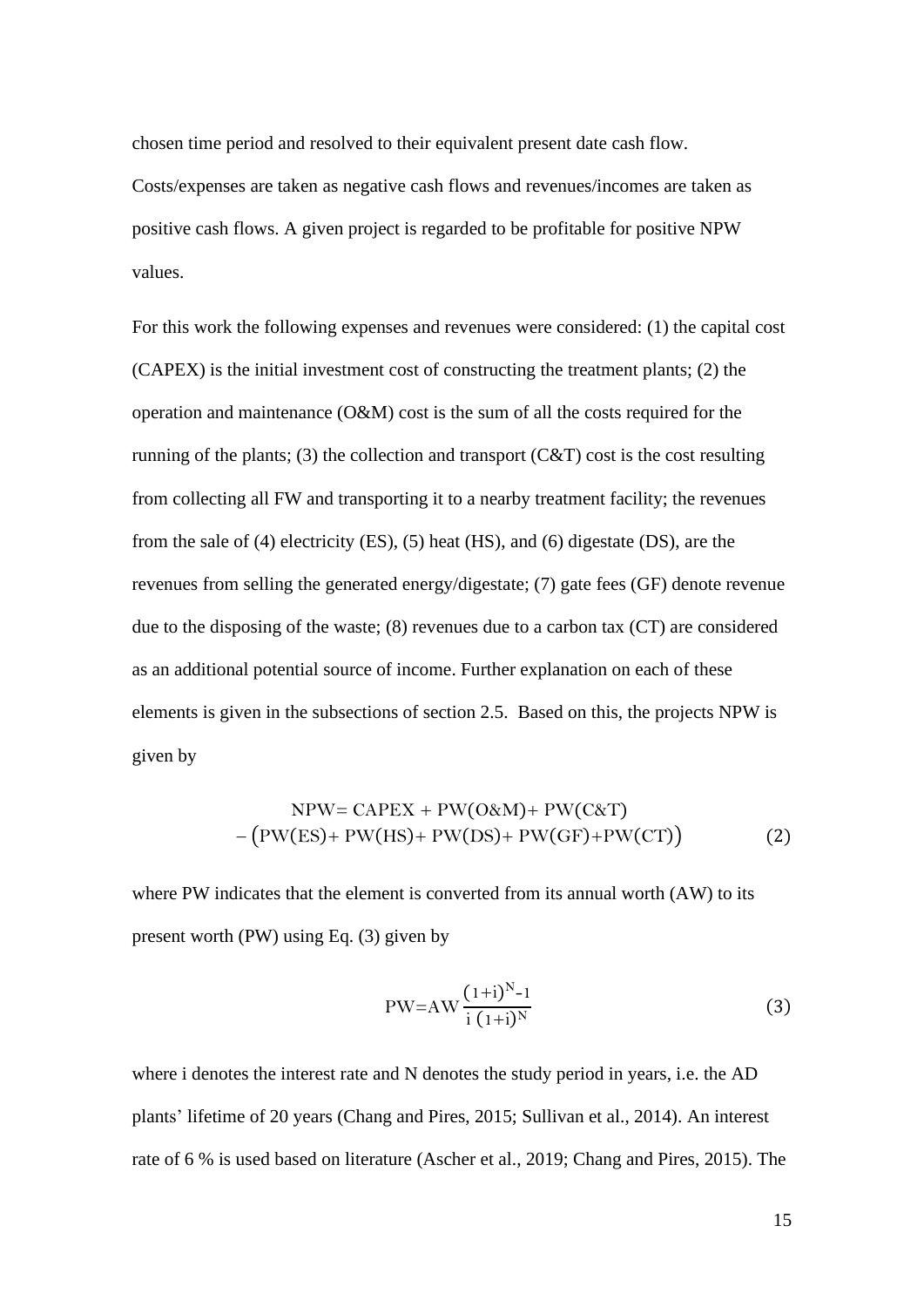income due to CT is included in Eq. (2). However, this is seen as only a potential source of income and is hence not included in all scenarios. It will be indicated if CT is considered.

2.5.1 Capital cost (CAPEX) and operation and maintenance (O&M) cost Renda *et al.* quotes a CAPEX of 7500  $\epsilon$  kW<sup>-1</sup> for AD plants with a power rating up to 100 kWe (Renda et al., 2016). It is calculated, that for this work a 100 kWe plant can treat  $3786$  t FW  $y^{-1}$ , based on the biogas yield, methane content in the biogas, annual operating hours, and electrical efficiency as shown in Table 1. The CAPEX value is updated to the year 2018 using Chemical Engineering Plant Cost Index (CEPCI) values and Eq. (4) given by

$$
Cost_m = Cost_n \left( \frac{CEPCI_m}{CEPCI_n} \right)
$$
 (4)

where m and n represent the reference and base year, respectively. CEPCI values of 556.8 and 603.1 were used for the years 2015 (base year) and 2018 (reference year) respectively. Finally, a capital cost of £195.7  $t^{-1}$  FW y<sup>-1</sup> is obtained using a Euro to British Pound exchange rate of 0.8823 for the year 2018.

Angelonidi & Smith compared various AD based treatment options for MSW and FW (Angelonidi and Smith, 2015). The two British plants considered have capacities of 50,000 and 80,000 t FW y<sup>-1</sup> with capital costs of £10,000,000 and £20,000,000 respectively. A linear relationship between the plant size and capital cost was identified for the nine plants considered, with the two British plants having a below average CAPEX. According to these numbers, the CAPEX of the reference plant of 100 kWe, which is treating 3786 t FW y<sup>-1</sup>, is calculated to be £757,200 or £200.0 t<sup>-1</sup> FW y<sup>-1</sup>. Hence, a CAPEX of £200 t<sup>-1</sup> FW y<sup>-1</sup> is used for plants with a power output of up to 100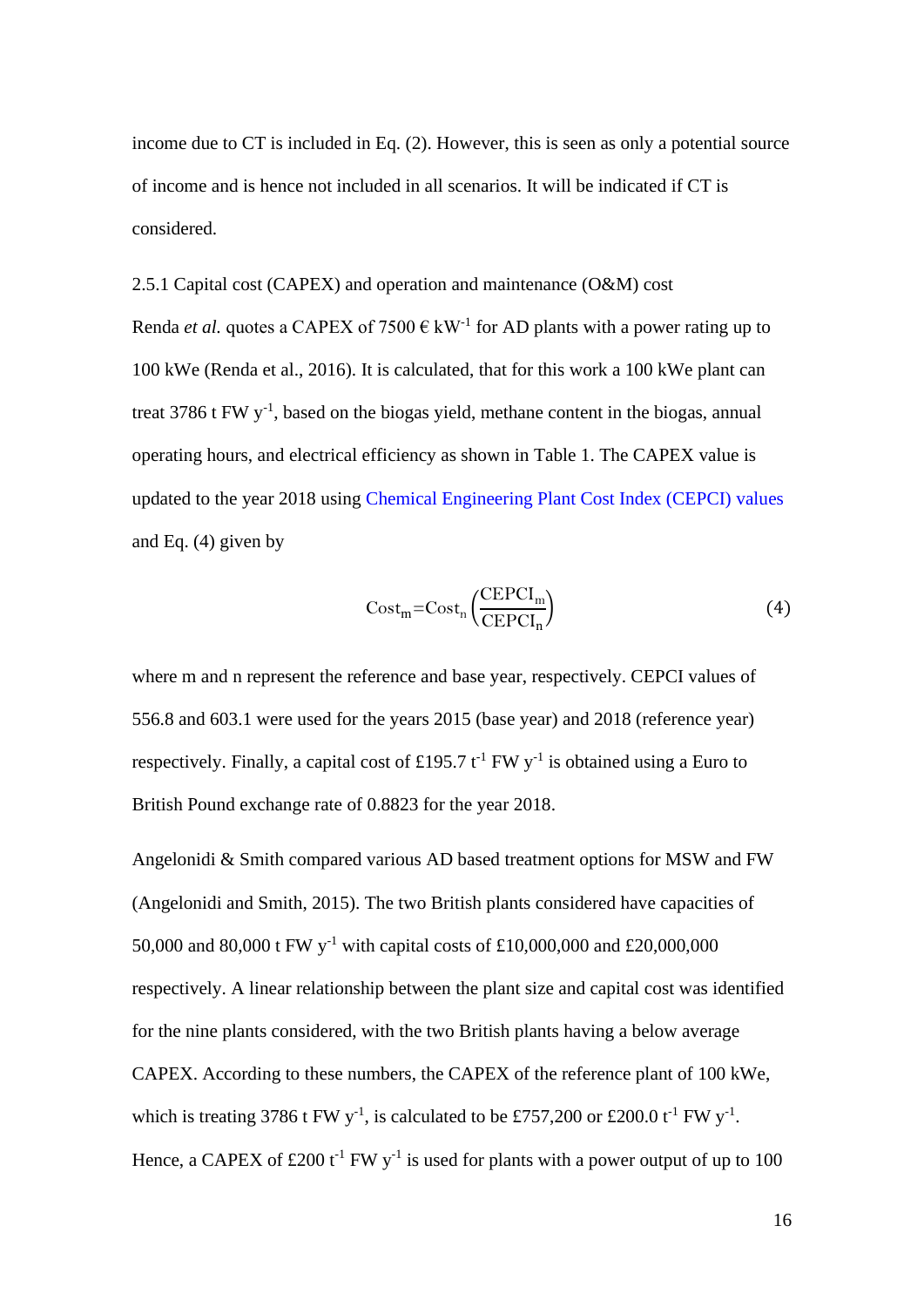kWe. Ascher *et al.* reviewed the ratios between CAPEX and annual O&M cost of AD plants and suggested an O&M Cost to CAPEX ratio of 7 % (Ascher et al., 2019).

2.5.2 Costs related to waste collection and transport

The model discussed in section 2.3 is used to find diesel requirements and truck time requirements per tonne ww of waste collected, as well as the total number of trucks required to collect all FW in Glasgow. This work calculated the total capital cost of purchasing all required trucks, the annual O&M cost of the trucks, the costs for hiring staff to operate the trucks, and the costs of diesel use.

The total capital cost of purchasing all required trucks, was found using information obtained from the waste collection model and using cost data and other parameters obtained from literature (Groot et al., 2014; Nakou et al., 2014). It was found that 24 trucks are required to operate the entire FW collection scheme.

This was used in combination with a CAPEX of £160,000 per truck and a life cycle of 10 years per truck (Groot et al., 2014; Nakou et al., 2014). Hence the initial CAPEX for all trucks was calculated and the future value of buying another 24 trucks was discounted to current time using

$$
PW = FV \frac{1}{(1+i)^N}
$$
 (5)

where FV denotes future worth, i denotes the interest rate and N denotes the trucks lifecycle (Sullivan et al., 2014). Thus, by summing these up the NPW of buying 48 trucks in total was calculated.

An annual O&M cost of £2500 per truck per year was estimated based on (Groot et al., 2014; Nakou et al., 2014). This was used in combination with the total number of trucks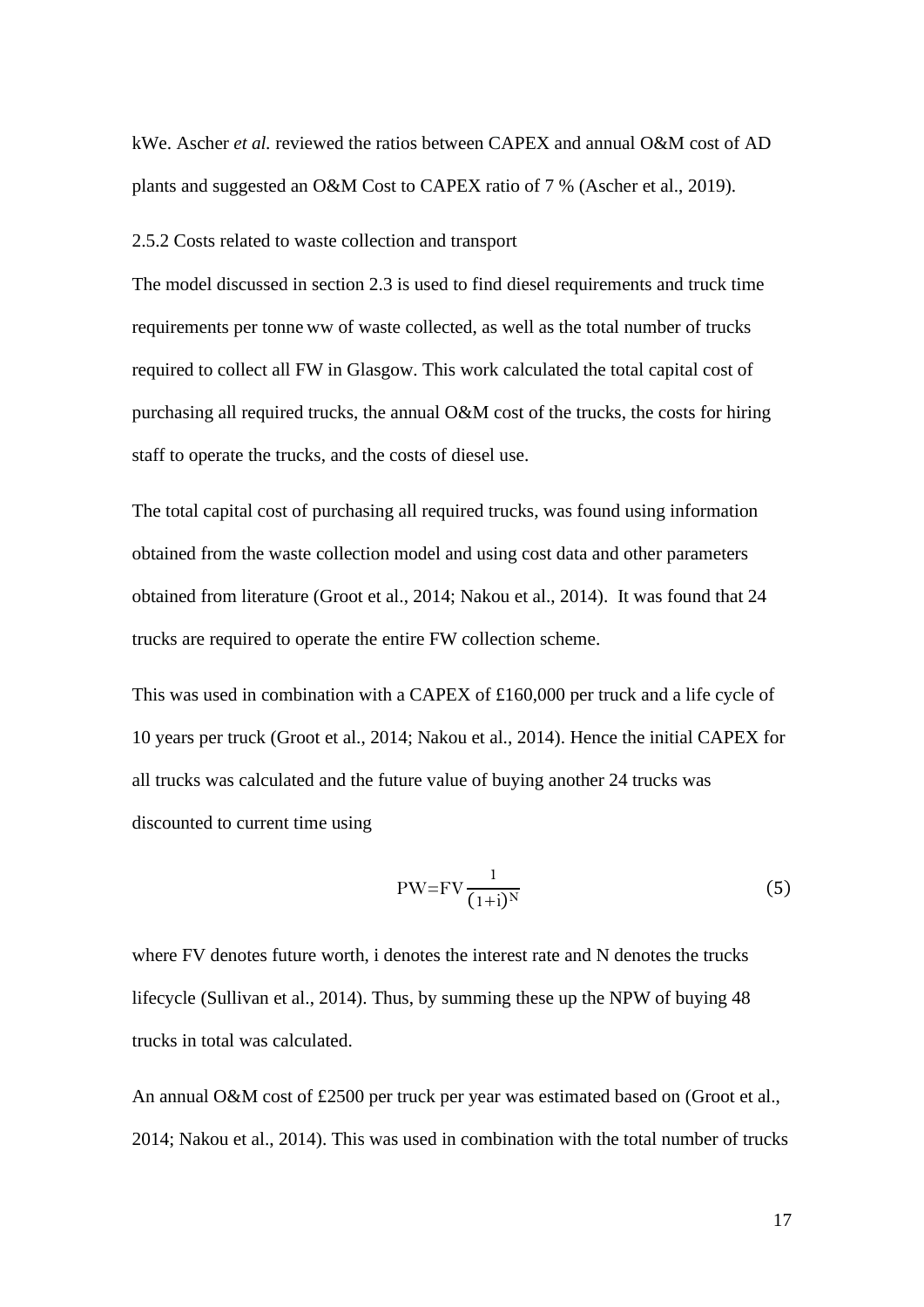required to find an annual O&M cost of operating all trucks. Hence, this value was converted from AW to PW using Eq. (3).

To calculate the costs related to wages for staff operating the trucks, the variable truck time required per tonne ww of waste collected based on the waste collection model was used. This was used in combination with the assumption that three staff are required to operate one truck and each staff is paid a wage of £9 per hour. From this, the total annual staff cost is calculated, which is further converted to its PW using Eq. (3).

Finally, the diesel required per tonne ww of waste collected is used in combination with a typical diesel price of 1.30 p  $l^{-1}$  to calculate the annual diesel cost for collecting all the FW. This is again converted from AW to PW.

2.5.3 Incomes due to the sale of electricity, heat, and digestate Following the procedure previously described in section 2.4.4, it was found that 201.40 kWh of electricity and 246.09 kWh of heat can be sold for every tonne of FW treated.

The UK government has been providing Feed-in-Tariffs (FiT) for technologies promoting renewable and low-carbon electricity generation, such as AD, from 01.04.2010 – 01.04.2019. Even though the scheme is officially closed, projects may still receive tariffs according to the government agency ofgem, which is running the FiT scheme. Hence, the electricity tariff is taken as  $4.5$  p kWh<sup>-1</sup> for AD plants with an installed capacity of less than  $250 \text{ kW}$ . The heat tariff of 1.4 p kWh<sup>-1</sup> is not dependant on the size of the system. These are the most recent FiTs (ofgem, 2019).

Further economic benefits are due to the sale of the produced digestate. A digestate price of £13.1  $t^{-1}$  is used for this work, based on the quoted value of 15  $\epsilon t^{-1}$  in Renda *et*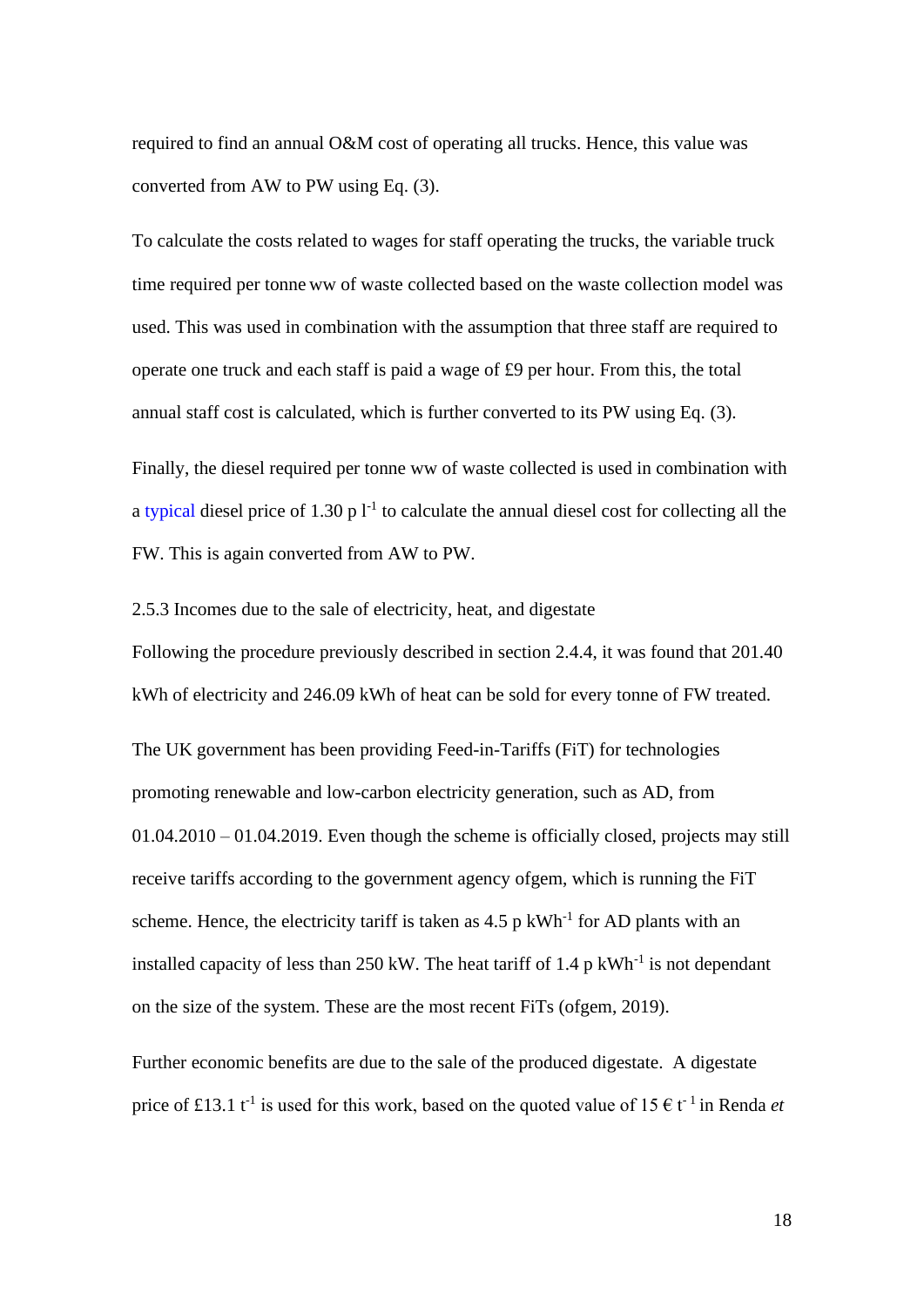*al.* (Renda et al., 2016). This is assumed to be a gross profit which already considers costs incurred due to digestate transport, distribution, etc.

#### 2.5.4. Incomes due to gate fees

Gate fees for the disposal of FW are based on WRAP's most recent gate fees report which was published in 2018 (Dick and Scholes, 2018). It considers gate fees charged for a number of different waste treatment, recovery and disposal options – one of which is AD. A UK wide gate fee range of  $-55$  t<sup>-1</sup> to £68 t<sup>-1</sup> was identified for food waste treated by AD. This is based on a total of 62 reported gate fees. The median value was £26 t<sup>-1</sup> and the most frequently occurring value was in the range of £35 t<sup>-1</sup> to £40 t<sup>-1</sup>. Overall, a downward trend for FW gate fees was identified over the past few years. The report points out a high regional variability in gate fees. The gate fees in Scotland and Wales were found to be more stable and significantly higher, with a median gate fee of £49  $t^{-1}$ , compared to the ones in England. Based on these considerations a FW gate fee value of £49  $t^{-1}$  is adopted for this study.

#### 2.5.5 Incomes due to carbon tax

Carbon tax can represent an efficient mean to reduce carbon emissions by adding an economic incentive to more environmentally friendly practices (Zhang et al., 2016). Allan *et al.* studied the economic and environmental impact of the introduction of a carbon on Scotland (Allan et al., 2014). According to their study, the Scottish  $CO<sub>2</sub>$ reduction targets could be met by imposing a carbon tax of £50 per tonne of  $CO<sub>2</sub>$ , whilst simultaneously stimulating economic activity. The potential economic impacts of introducing a carbon tax will be explored following the methodology proposed by the authors (Ascher et al., 2019). Hence, it is assumed that a carbon tax does not apply to biogenic  $CO<sub>2</sub>$  emissions. Additionally, it is assumed that negative  $CO<sub>2</sub>$  emissions (i.e.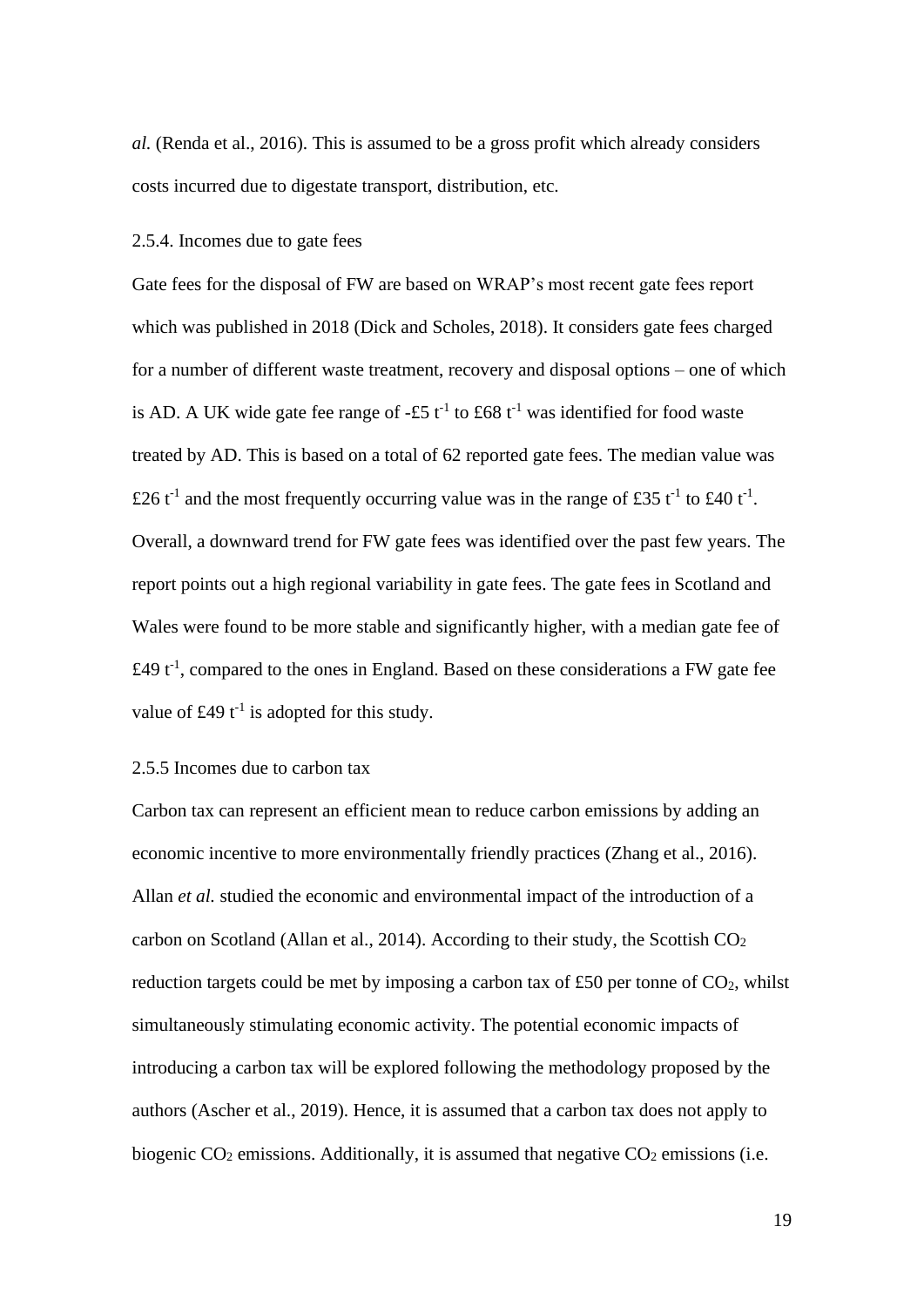the displacement of  $CO<sub>2</sub>$ ) can result in revenue for the party causing the avoided emissions.

Ultimately, a carbon tax of £50 per tonne of  $CO<sub>2</sub>$  is used for some scenarios, as indicated in sections 3.3 and 3.4.2, as proposed by Allan *et al.* (Allan et al., 2014).

#### 3. RESULTS AND DISCUSSION

#### 3.1 Overall generation

All 23 AD plants combined were found to generate a total of 11,426 MWh  $y^{-1}$  of electricity and 17,313 MWh  $y^{-1}$  of thermal energy. Of this 10,626 MWh of electricity and 12,984 MWh of thermal energy can be sold to the national grid and local communities each year. This would be enough to cover the electricity demand of 3189 local households, based on an average annual household electricity demand of 3332 kWh (ofgem, 2017). The heat demand of 1082 households was satisfied when using a typical domestic heat demand of  $12,000$  kWh y<sup>-1</sup> (Wilson et al., 2013). An increased biogas yield has the potential to substantially increase the number of households that can be covered by the system. For example, for a biogas yield of  $156 \text{ m}^3$  tonne<sup>-1</sup> ww, the electricity and heat demands of 4738 and 1608 households respectively could be satisfied. For a further increase in the biogas yield to 190  $m<sup>3</sup>$  tonne<sup>-1</sup> ww, the electricity and heat demands of 5771 and 1958 households could be satisfied. It can be clearly seen that biogas yield is a key factor and linearly relates to the energy generated. Hence, it is of great importance that the AD system operates at high efficiency to maximise biogas yield. Furthermore, biogas yield greatly influences the scheme's economics as it is directly related to the electricity and heat available for sale.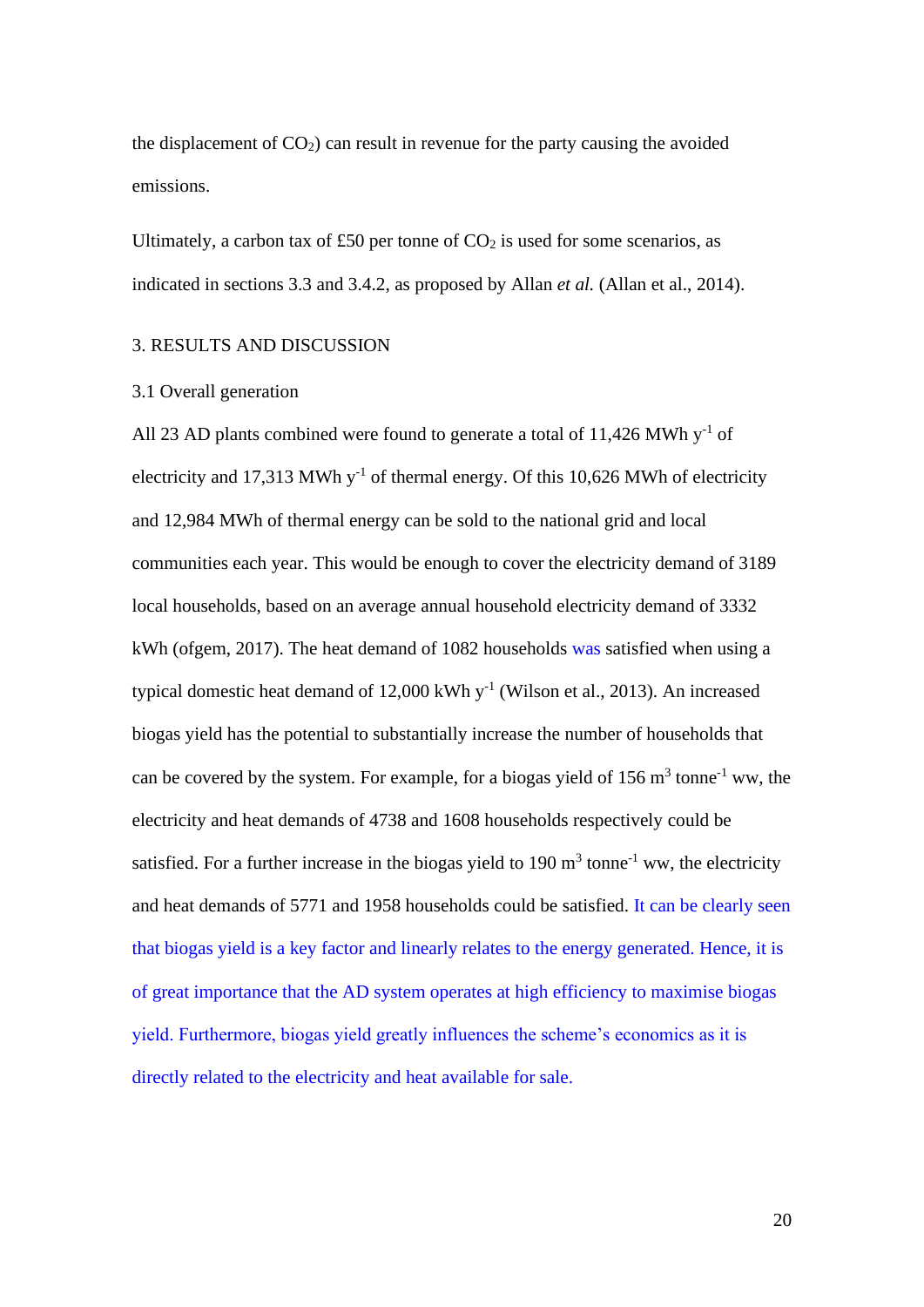In a previous study by Ascher *et al.*, the treatment of MSW using a combined system utilising AD for organics and gasification for the waste categories Paper, Cardboard, Leather-Wood-Textiles-Rubber, and Plastics was analysed (Ascher et al., 2019). Overall the system generated a substantially larger amount of energy than the system considered in this study. This is due to the additional treatment of high heating value wastes using gasification and a greater amount of annual feedstock input for the AD system by also considering garden waste. This makes the analysis of this work and the previous one not directly comparable quantitatively. Importantly, however, the previous study found AD to be the preferred option for the treatment of organic wastes.

The scheme contributes to the coverage of the energy needs of Glasgow's residents and represents a suitable mean to safely treat FW, whilst recovering energy from the waste. The energy generated by the system can cover approximately 1.1% of households' electricity demand and 0.4% of households' heat demand in Glasgow. The environmental impacts and economics are of great importance in determining the feasibility of such a system. Policymakers and investors need to know concrete details on emissions resulting from the scheme and potential costs of installing and running the system to make educated decisions. These factors will be discussed in the following two subsections (3.2 and 3.3).

#### 3.2 Environmental results

The LCA results for the three impact categories (GWP, AP and PMF) are shown in Fig. 2. The abbreviations used for the processes shown in the figure are: CHP – emissions resulting from burning the biogas in the CHP unit; LK – emissions due to biogas leakage in the AD plant; C&T – emissions due to the collection and transport of FW; EL – Avoided emissions due to displacing electricity otherwise generated by natural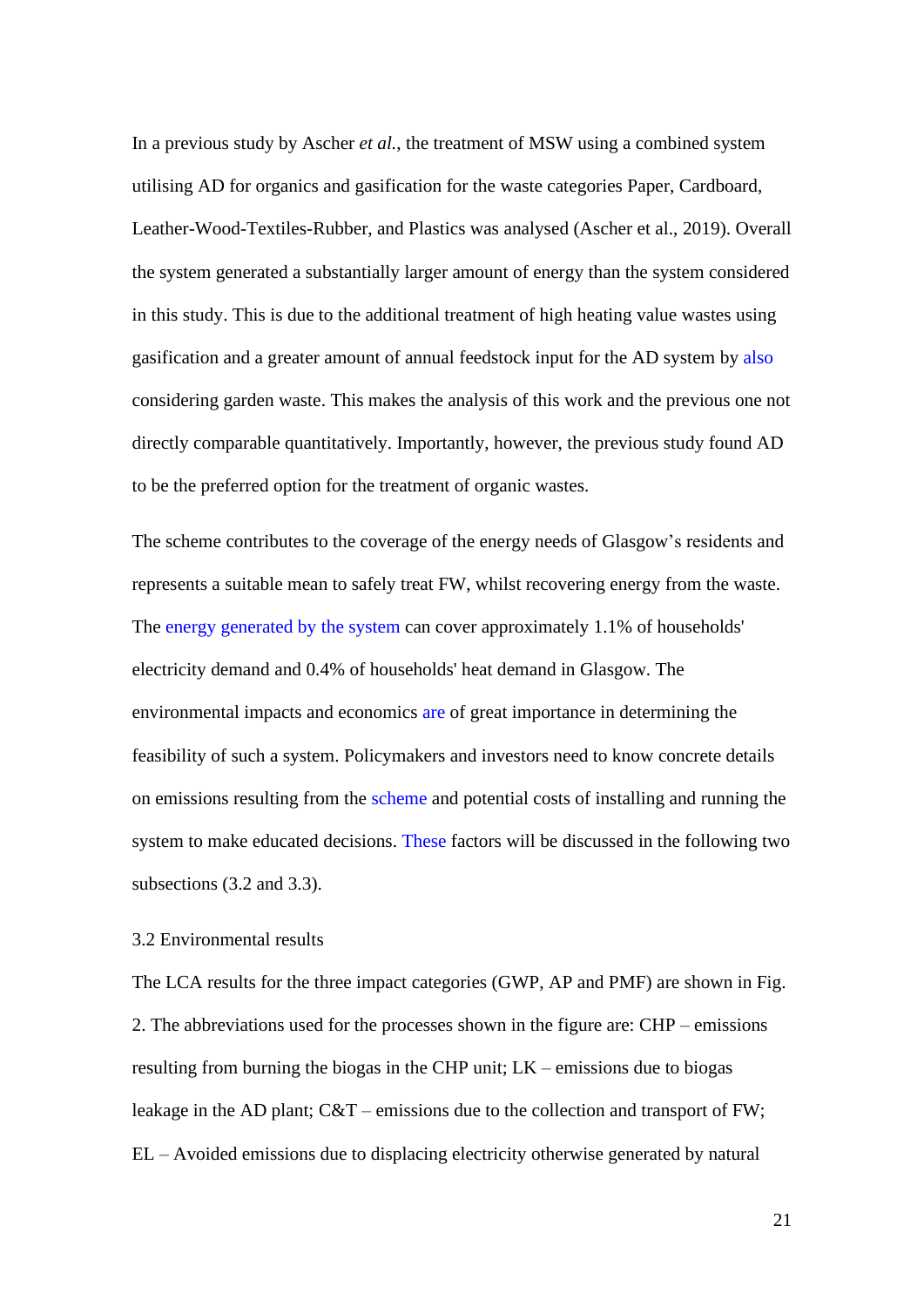gas; HT – Avoided emission due to displacing heat otherwise generated by natural gas; DI – Emissions and avoided emissions resulting from the application of digestate as a biofertiliser. The GWP was considered for two cases: Fig. 2 (a) excludes the emissions of biogenic  $CO_2$  (i.e. the equivalency factor of biogenic  $CO_2$  is set to zero); Fig. 2 (b) includes the emissions of biogenic  $CO<sub>2</sub>$  (i.e. the equivalency factor of biogenic  $CO<sub>2</sub>$  is set to 1). All equivalent emission values given in this section and throughout the report are per FU (i.e. per tonne of FW treated) unless otherwise stated.



Fig. 2 LCA results for (a) GWP excluding biogenic carbon, (b) GWP including biogenic carbon, (c) AP, and (d) PMF.

The system's GWP excl. biogenic carbon, as shown in Fig. 2 (a), was found to be - 92.27 kg  $CO<sub>2</sub>$ -eq.. The negative value indicates avoided  $CO<sub>2</sub>$  emissions due to the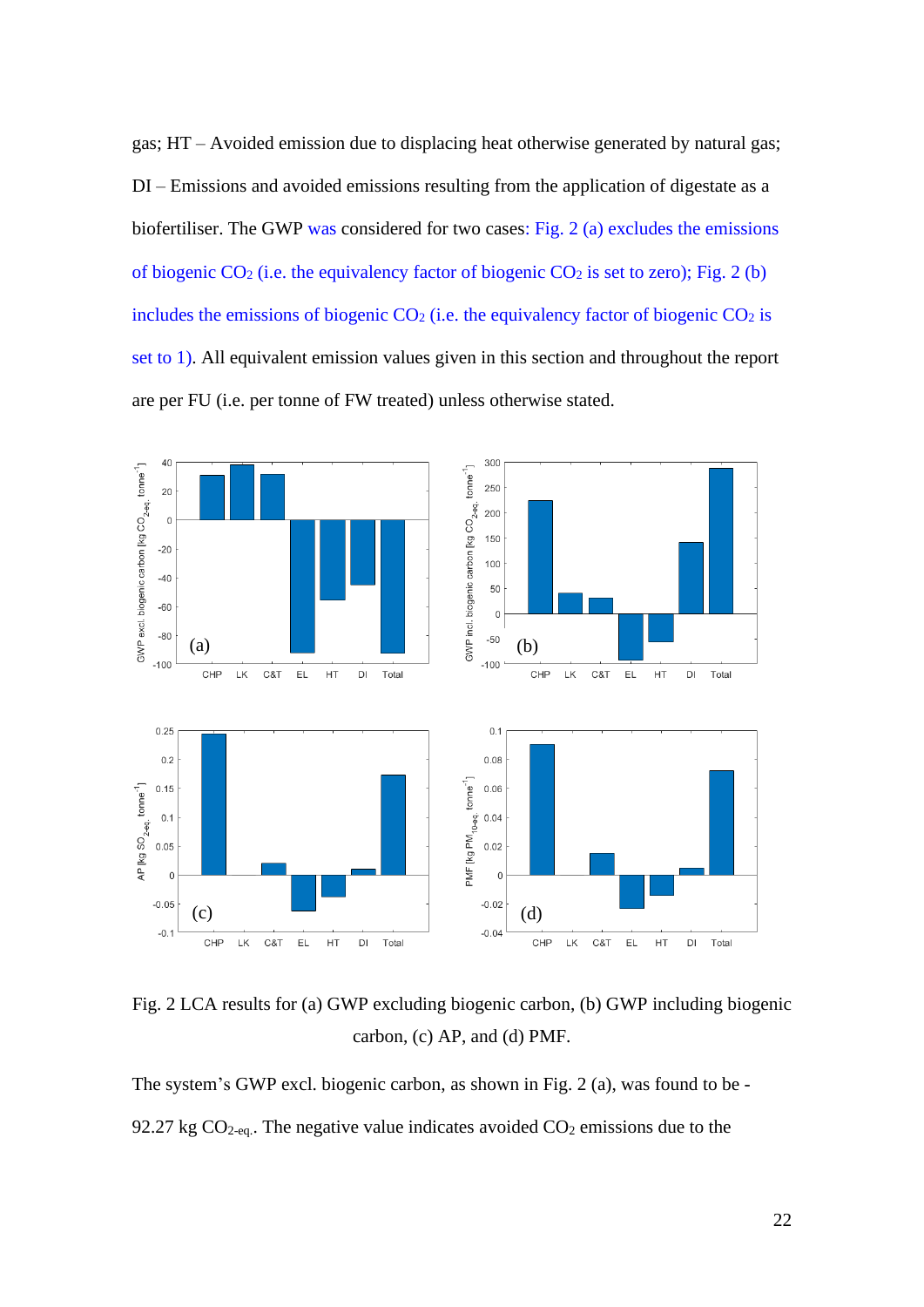system. This is mainly attributed to the avoided emissions resulting from electricity and heat displacement and the use of digestate as a fertiliser. Displacing electricity was the most significant negative contributor with a value of -90.00 kg  $CO<sub>2-eq</sub>$ . In comparison, emissions due to fugitive biogas losses  $(38.30 \text{ kg CO}_{2\text{-eq}})$  resulted in the highest positive impact. However, both other positive contributors, namely emissions resulting from the CHP unit and emissions related to waste collection and transport, resulted in similar, lower emissions.

Changing the equivalency factor of biogenic  $CO_2$  from 0 to 1, as shown in Fig. 2 (b), substantially changed the GWP impacts. The categories C&T, EL, and HT remained unchanged and LK increased insubstantially from 38.30 to 40.33 kg  $CO<sub>2-eq</sub>$ . Emissions due to CHP increased drastically from 30.76 to 223.80 kg CO<sub>2-eq.</sub>. Interestingly, the emissions from DI changed from being negative  $(-44.93 \text{ kg CO}_{2\text{-eq.}})$  to positive  $(140.50 \text{ m})$ kg CO2-eq.). Considering the impact categories GWP excl. biogenic carbon and GWP incl. biogenic carbon, it was found that three of the four contributors to DI remained unchanged. Namely emissions due to diesel needs for digestate transport and application (2.24 kg  $CO_{2-eq.}$ ), carbon storage (-18.34 kg  $CO_{2-eq.}$ ), and the displacement of mineral fertiliser (-86.29 kg  $CO_{2-\text{eq}}$ ). However, emissions due to digestate application changed from 57.51 kg  $CO_{2-eq}$  to 224.55 kg  $CO_{2-eq}$  upon including biogenic  $CO_2$  in the analysis. This is due to the high quantity of biogenic carbon bound in the digestate, which was now considered in the analysis.

The system's impact on AP, as shown in Fig. 2 (c), was found to be  $0.1732$  kg  $SO_{2-\text{eq}}$ . This was heavily dominated by the emissions from the category CHP (0.2448 kg SO<sub>2</sub>- $_{eq.}$ ). Only the categories EL (-0.0629 kg SO<sub>2-eq.</sub>) and HT (-0.0382 kg SO<sub>2-eq.</sub>) resulted in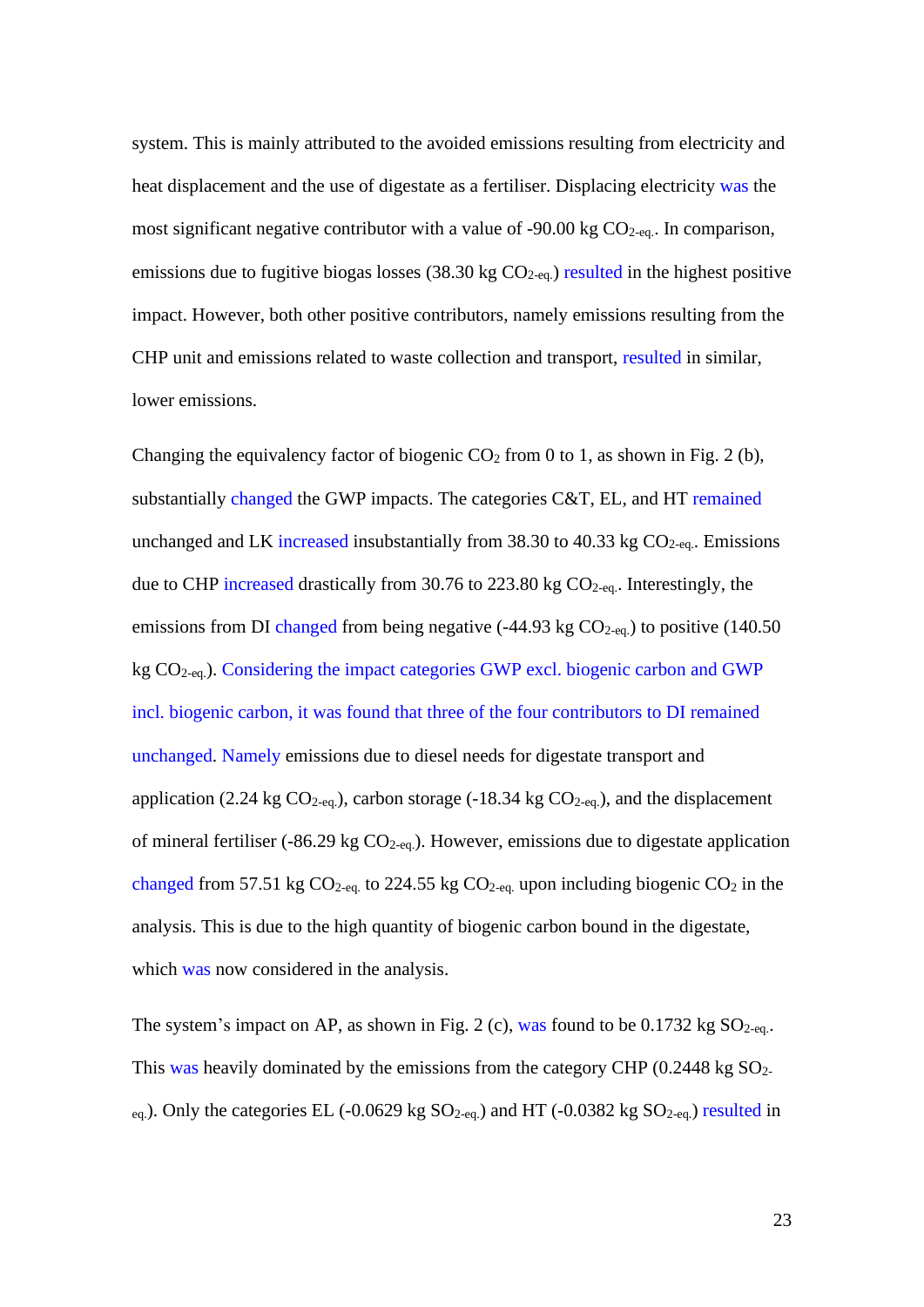negative emissions; however, they were not large enough to outweigh the emissions resulting from CHP.

PMF is shown in Fig. 2 (d). Similar to the case of AP, the CHP process was the largest contributor to the overall impact. The total impact of the system on PMF was 0.0712 kg  $PM_{10-eq}$ . The CHP process contributed 0.0903 kg  $PM_{10-eq}$ , whereas C&T only contributed 0.0149 kg  $PM_{10-eq}$ . EL and HT resulted in negative emissions of -0.0235 and  $-0.0143$  kg PM<sub>10-eq.</sub> respectively. Again, avoided emissions due to displacing electricity and heat were not sufficient to outweigh the emissions mostly resulting from burning the biogas in the CHP unit.

As shown, the CHP process contributed significantly to all three impact categories considered. Carbon capture and storage systems may represent a valid way to reduce the  $CO<sub>2</sub>$  emission resulting from the CHP unit. Retrofitting existing units with postcombustion carbon capture and storage technology may be the easiest option. Advanced filtration systems may help in further cleaning the exhaust gases of the CHP unit, resulting in reduced PMF and AP impacts.

## 3.3 Economic results

The results of the NPW analysis are shown in Fig. 3. Fig. 3 (a) shows the baseline scenario excluding potential benefits from CT. The projects' overall NPW was found to be £ -6.645 million. Waste collection and transport represented the greatest cost factor over the system's life cycle with a total NPW of £ -20.02 million. The various components making up the C&T element are also shown in the figure. Diesel costs for operating the trucks represented the biggest cost factor with an NPW of £ 13.52 million. The CAPEX of the trucks was the second biggest cost factor within the C&T cost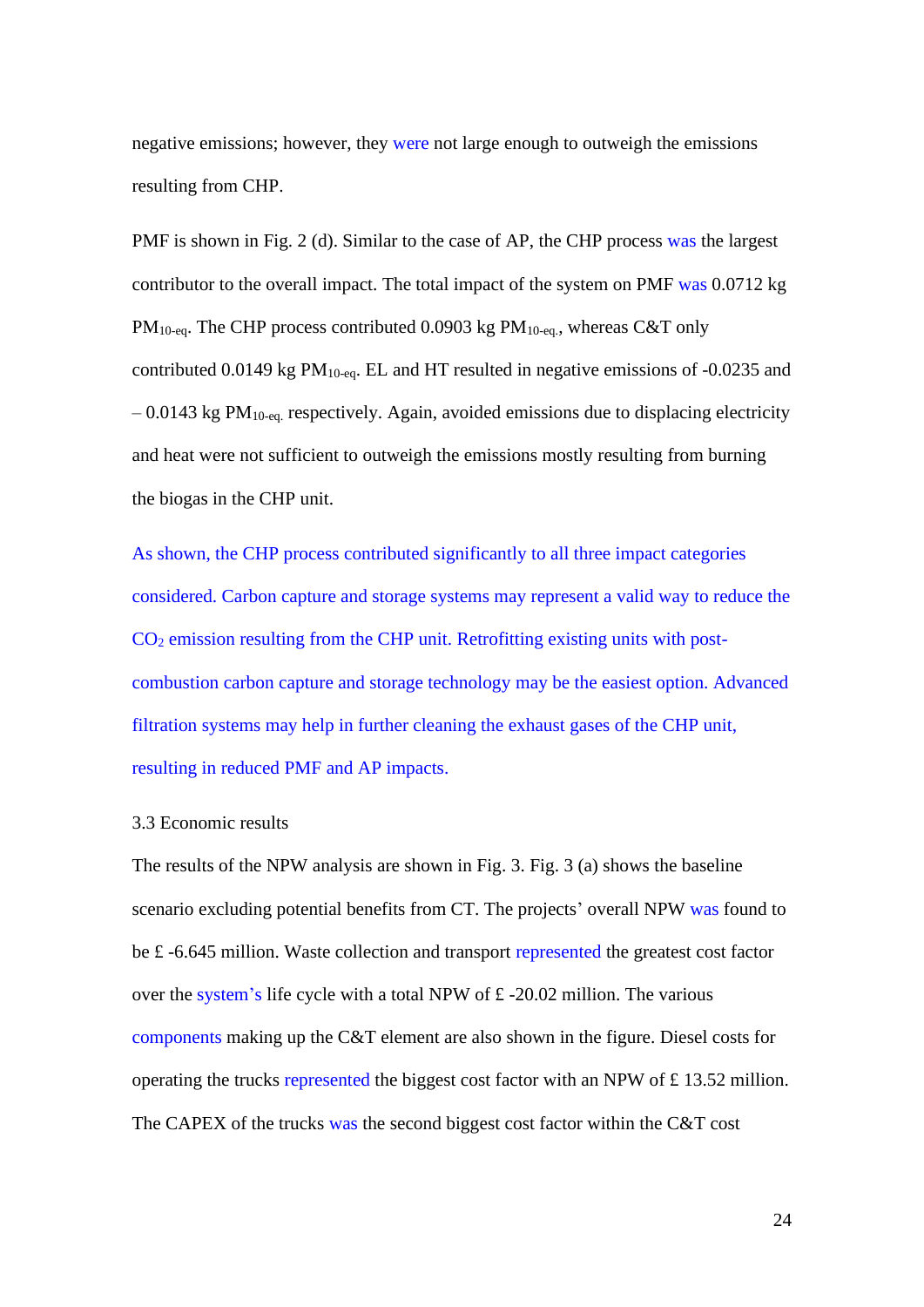element with an NPW of £ 5.984 million. Staff costs and O&M costs for operating the trucks had lower NPWs of £ 0.6882 million and £ 8.612 million, respectively. The system's overall CAPEX and O&M cost were £ -10.55 million and £ -8.472 million over the system's life cycle and hence also represented significant costs. Profits due to the sale of electricity, heat, and digestate were relatively small, when compared to the cost elements, with NPW values of £5.485 million, £ 2.085 million, £ 3.962 million, respectively. The system's main source of profit came in the form of gate fees with an NPW of £ 29.65 million. Hence it was seen that gate fee values can greatly influence the economic feasibility of the system. Since gate fees are the systems main source of income, substantial research is necessary to accurately estimate the importance of gate fees. For example, by considering the change of gate fee prices with time, the accuracy of the study could be improved. However, very little data is currently available on this.



Fig. 3 NPW analysis results (a) excluding incomes due to CT, and (b) including incomes due to CT

For Fig. 3 (b) an additional source of income in the form of a CT was added. The NPW of incomes due to CT was £ 3.704 million. However, the system's total NPW did not reach the break-even level, even with this additional source of income. The new NPW value with the addition of a CT was M£ -2.941.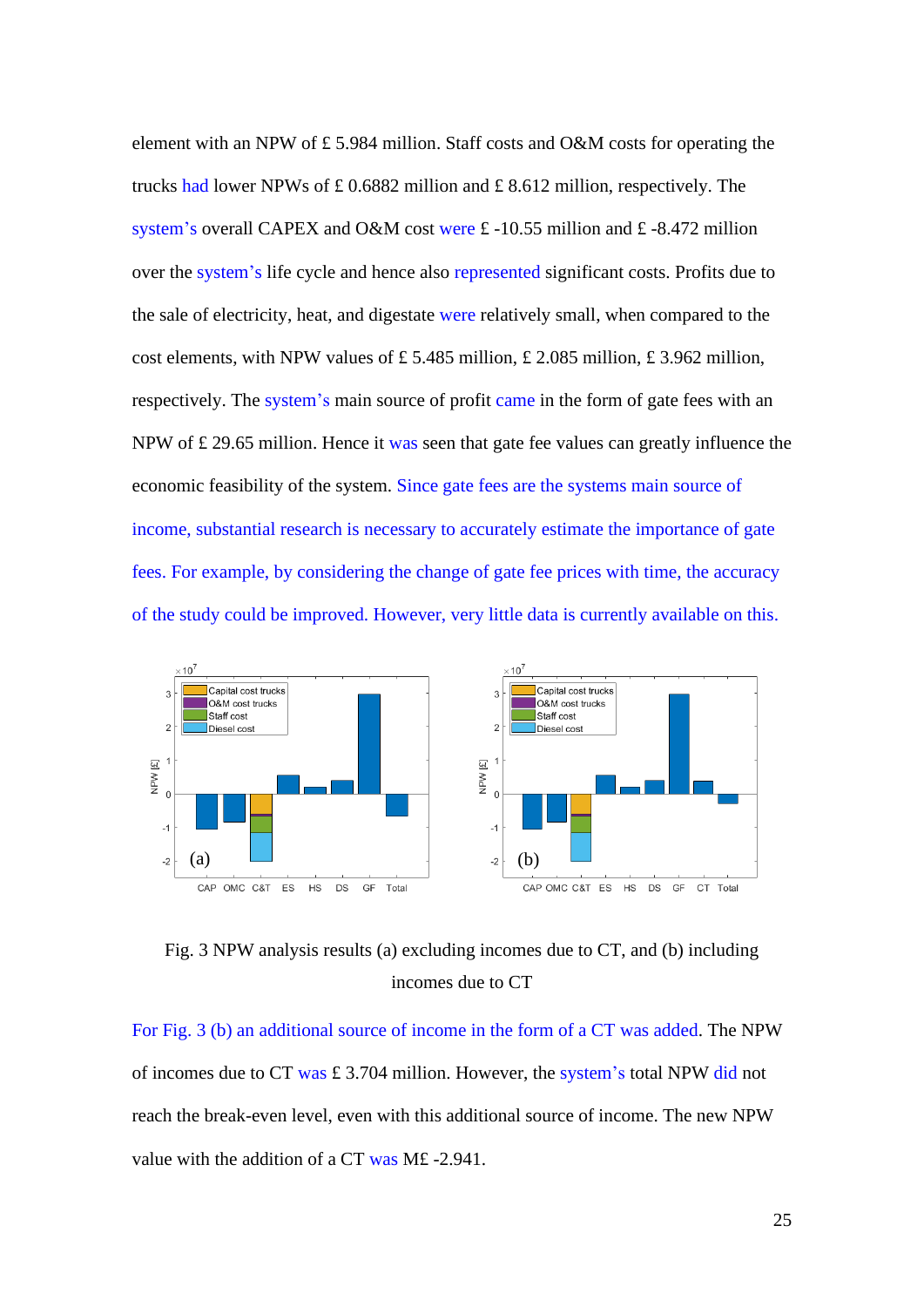It is worth noting that future changes in gate fee prices, recycling behaviour, population size, and waste production per capita, etc. are not considered in this work. Such factors may significantly alter the available feedstock and hence the required size and related costs of the AD plants. Hence, recommended future works include the quantification of the potential uncertainties and impacts of these factors.

#### 3.4 Parameter investigation

#### 3.4.1 Environmental

The effects of some key parameters on the environmental impacts were explored. A reduced heat utilisation rate simply cut half of the environmental impact of displacing heat that is otherwise generated by natural gas. The effect of different biogas leakage rates was studied by e.g. Evangelisti *et al.* and Ascher *et al.* and was identified to have a significant impact on LCA results (Ascher et al., 2019; Evangelisti et al., 2014). However, modern AD systems should have fugitive emissions close to 0% and the baseline scenario using a rate of 3% was already conservative. Hence, the effect of altering the biogas leakage rate was not further investigated.

The results obtained in this work were compared to some of the results obtained by Evangelisti *et al.* (Evangelisti et al., 2014) who conducted a LCA of an AD plant treating 35,574 t of the organic fraction of MSW per year for London Borough of Greenwich, UK. The GWP was found to be -64.65 kg  $CO<sub>2-ea</sub>$ , which is comparable to the results found in this study. The CHP emissions were identified to be the key parameter when considering AP. This agrees with this study, however their system resulted in avoided  $SO_{2-eq}$  emissions of approximately 0.01687 kg  $SO_{2-eq}$ . PMF was not considered in their study and hence cannot be compared. The key difference of the two studies lies in the distributed nature of this work, whereas a single plant was considered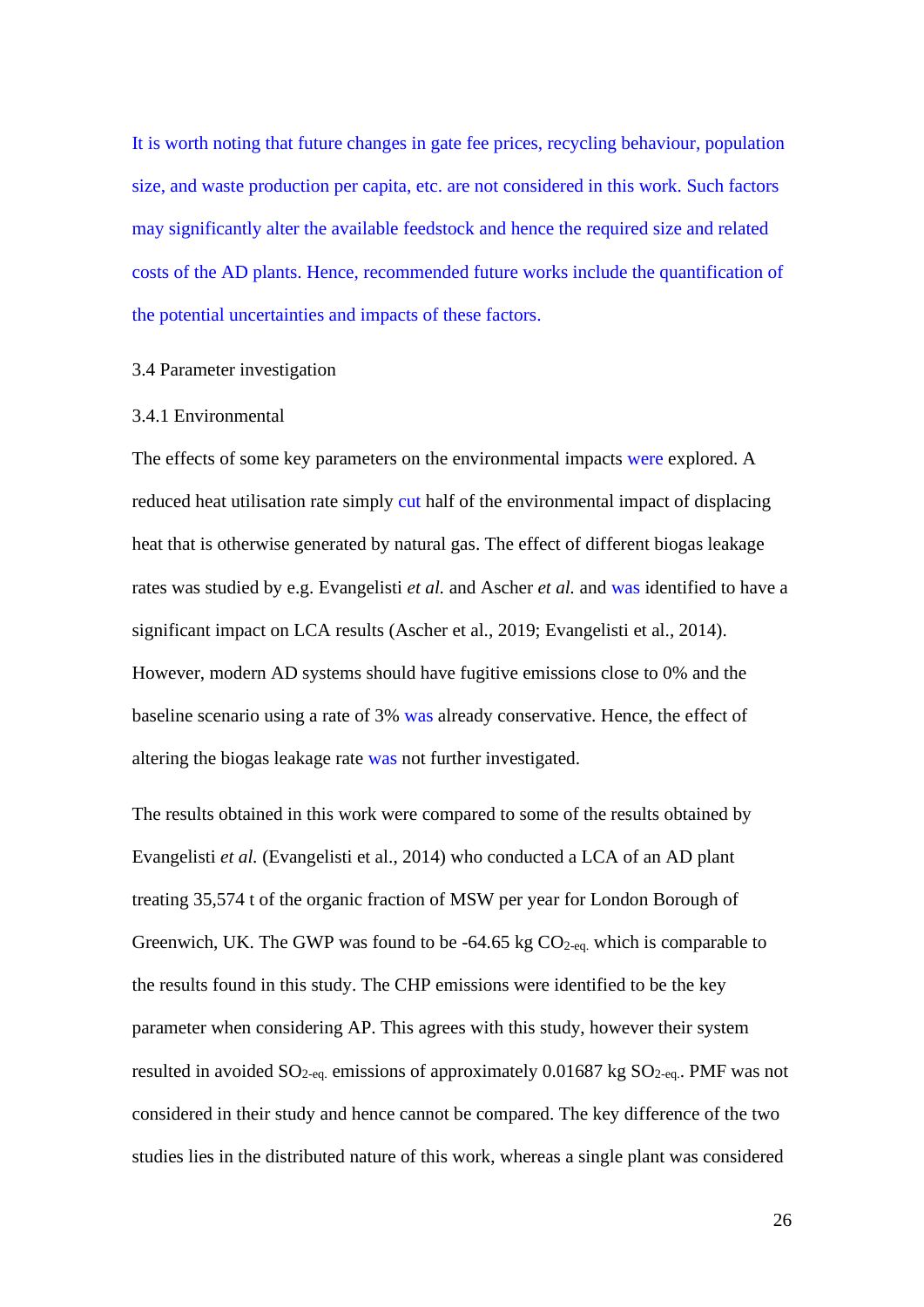in Evangelisti *et al.* Additionally, among other factors, waste collection was not considered for their study since a comparative assessment was conducted and this process stayed identical for each alternative.

## 3.4.2 Economic

The impacts of some of the scheme's key parameters on the economics were also explored. One of these parameters that may vary significantly was the biogas yield, as previously stated in section 2.1. The previously assumed biogas yield of 105  $m<sup>3</sup>$  tonne<sup>-1</sup> ww was conservative and the effect of increased biogas yields is studied. Increasing the biogas yield to 156 and 190 m<sup>3</sup> tonne<sup>-1</sup> ww resulted in NPWs of £-2.968 million and £-0.5166 million, respectively. Hence, even for increased biogas yields the system did not reach break-even. However, by further adding a CT break-even was reached. Upon considering a CT, positive NPWs of £ 0.7359 million and £ 3.187 million were reached for the biogas yields of 156 and 190  $m<sup>3</sup>$  tonne<sup>-1</sup> ww, respectively. Hence, Fig 4 (a) represents the system's best-case scenario, using a biogas yield of 190  $m<sup>3</sup>$  tonne<sup>-1</sup> ww and a CT of 50  $\pounds$  tonne<sup>-1</sup>. The biogas yield for which the system reaches break-even was 197  $\text{m}^3$  tonne<sup>-1</sup> ww when income due to CT was neglected and 145  $\text{m}^3$  tonne<sup>-1</sup> ww when a CT was considered.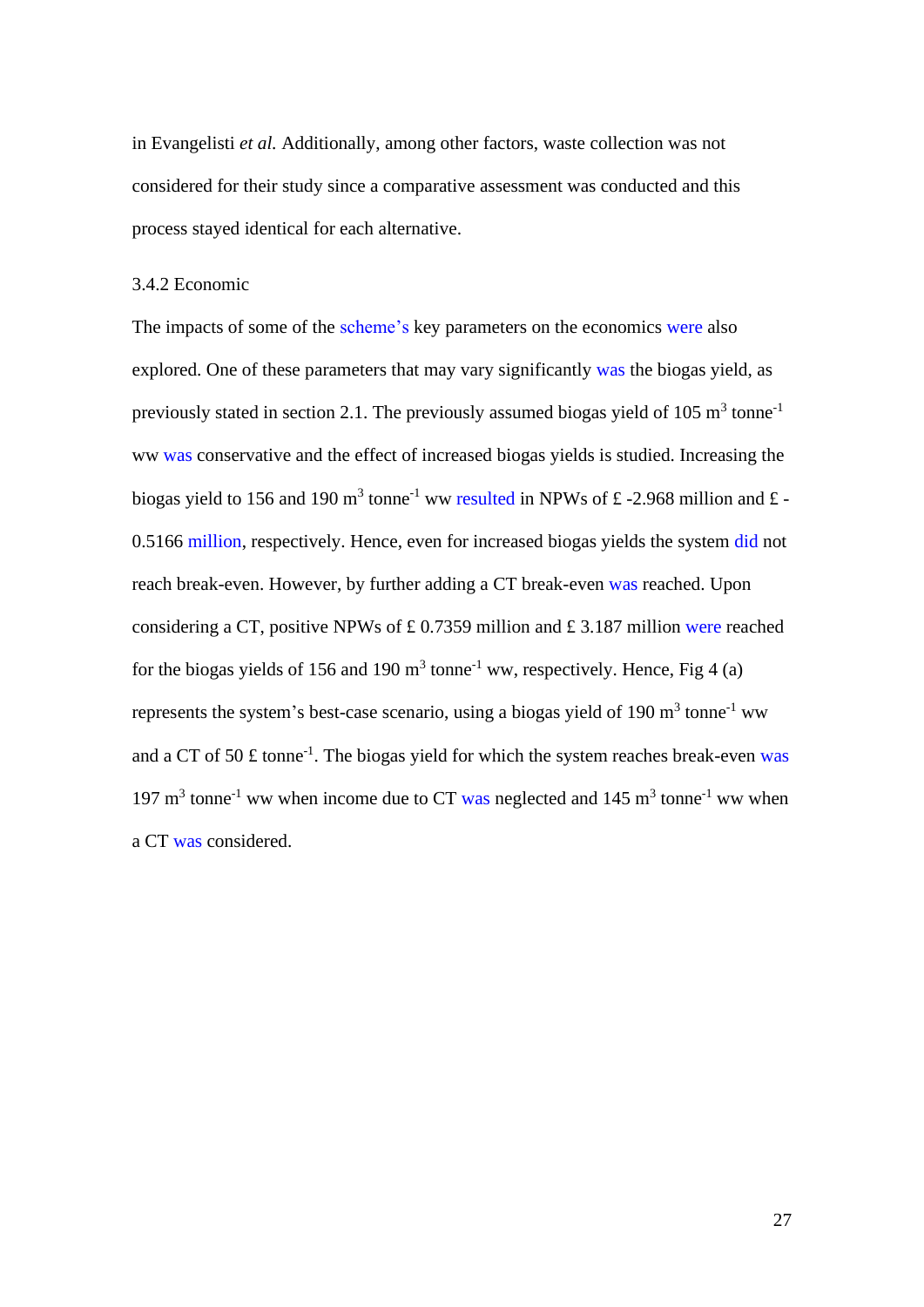

Fig. 4 Altered NPW analysis results (a) for a biogas yield of 190  $m<sup>3</sup>$  tonne<sup>-1</sup> ww, and (b) for a heat utilisation rate of 50%

The effect of only selling half of the available, generated thermal energy was considered, i.e. a heat utilisation rate of 50%. This effectively cut the economic benefit from the heat sale in half. When incomes in the form of a CT were considered, the economic benefit was found to be £ -2.941 million. Excluding the CT income further reduced the system's NPW to £ -6.645 million. This second case is shown in Fig. 4 (b).

The economic feasibility of the scheme was highly dependent on gate fees that serve as the main source of income. Gate fees are highly variable throughout the UK with gate fees in Scotland and Wales being both higher and more stable than England (Dick and Scholes, 2018). Hence, the location of the system and the demand for FW treatment can be important factors governing gate fees. For areas with a higher demand for FW treatment and thus potentially higher gate fees, the scheme's economic feasibility may be significantly improved.

Incomes due to the sale of electricity and heat generated also played a key role in the economics of the system. The biogas yield is directly related to the amount of electricity and heat available for sale and high biogas yields substantially increase the likelihood of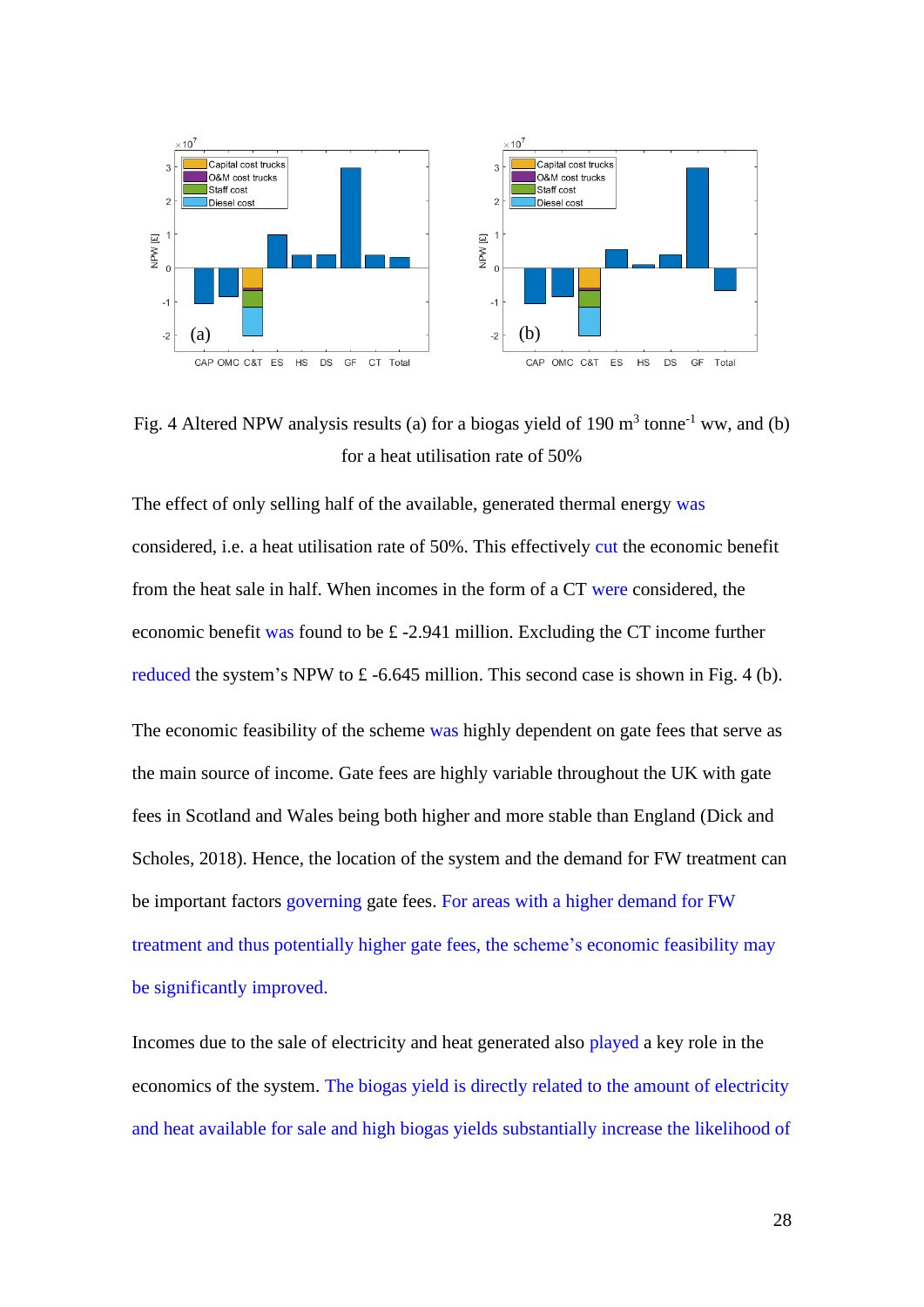break-even. The government's decision to close the FiT scheme without introducing any replacement subsidies, which are levied on energy sales, significantly increased the risks involved in investing in any AD based projects. The reintroduction of government subsidies may be necessary to incentivise the installation of small-scale renewable energy, which may otherwise struggle to become economically feasible.

#### 4. CONCLUSIONS

The proposed distributed food waste treatment scheme showed potential to help with climate change mitigation. A total of 92.27 kg  $CO<sub>2-eq</sub>$  was avoided per tonne of FW treated. The scheme was able to cover approximately 1.1% of households' electricity demand and 0.4% of households' heat demand in Glasgow.

However, there were great challenges in making the system economically viable due to high CAPEX and waste collection and transport costs. Waste collection and transport represented the largest cost element with an NPW of £ -20.02 million.

#### ACKNOWLEDGMENTS

The authors appreciate the funding support from the Royal Philosophical Society of Glasgow.

#### REFERENCES

- [1] Ali, S., Shah, T.A., Afzal, A., Tabassum, R., 2018. Analysis of agricultural substrates for nutritive values and biomethane potential, CURRENT SCIENCE.
- [2] Allan, G., Lecca, P., McGregor, P., Swales, K., 2014. The economic and environmental impact of a carbon tax for Scotland: A computable general equilibrium analysis. Ecol. Econ. 100, 40–50.

29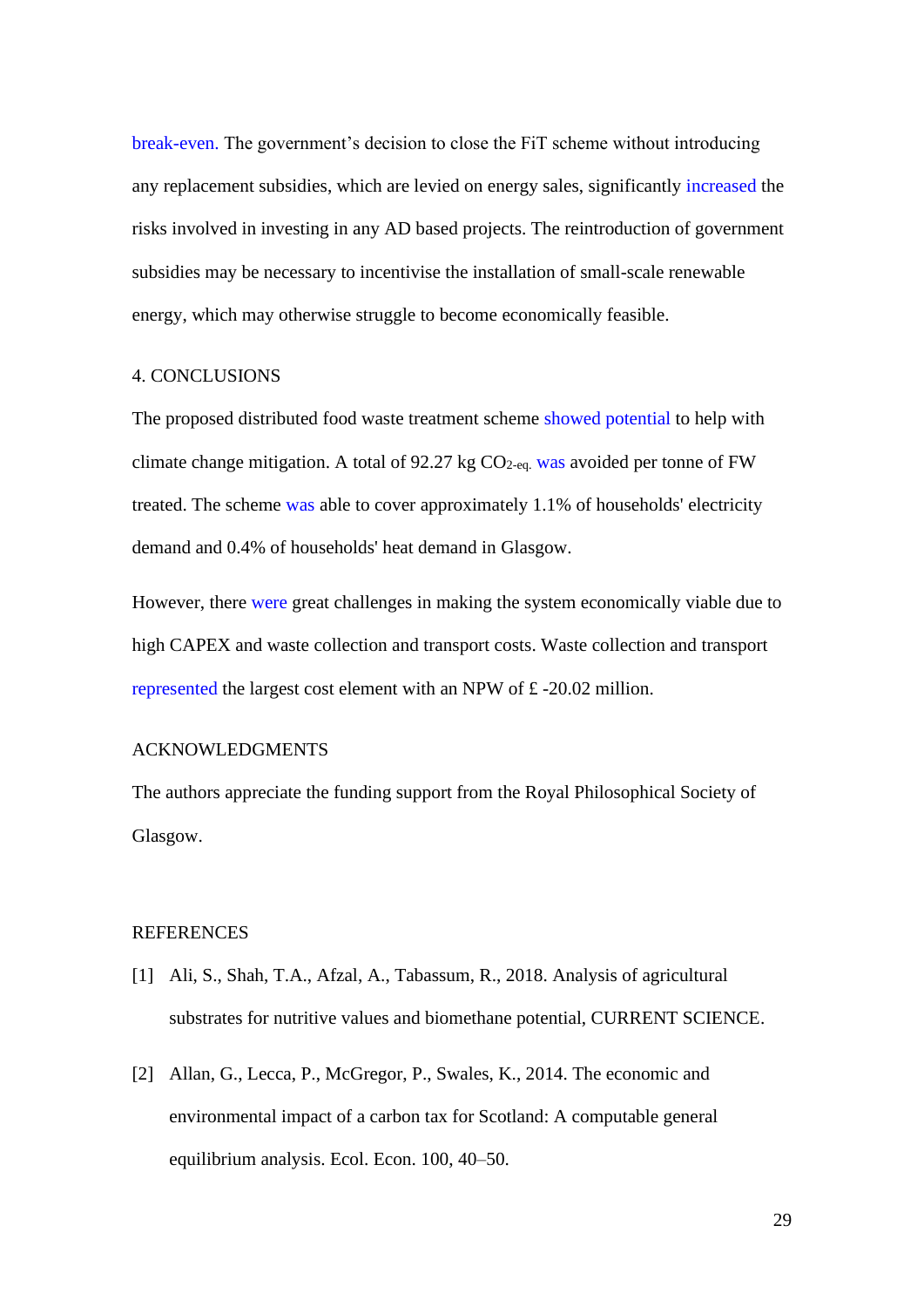https://doi.org/10.1016/j.ecolecon.2014.01.012

- [3] Angelonidi, E., Smith, S.R., 2015. A comparison of wet and dry anaerobic digestion processes for the treatment of municipal solid waste and food waste 29, 549–557. https://doi.org/10.1111/wej.12130
- [4] Ascher, S., Watson, I., Wang, X., You, S., 2019. Township-based bioenergy systems for distributed energy supply and efficient household waste re-utilisation : Techno-economic and environmental feasibility. Energy 181, 455–467. https://doi.org/10.1016/j.energy.2019.05.191
- [5] Banks, C.J., Chesshire, M., Heaven, S., Arnold, R., 2011. Anaerobic digestion of source-segregated domestic food waste: Performance assessment by mass and energy balance. Bioresour. Technol. 102, 612–620. https://doi.org/10.1016/j.biortech.2010.08.005
- [6] Berglund, M., Börjesson, P., 2006. Assessment of energy performance in the lifecycle of biogas production. Biomass and Bioenergy 30, 254–266. https://doi.org/10.1016/J.BIOMBIOE.2005.11.011
- [7] Bernstad, A., la Cour Jansen, J., 2012. Review of comparative LCAs of food waste management systems – Current status and potential improvements. Waste Manag. 32, 2439–2455. https://doi.org/10.1016/J.WASMAN.2012.07.023
- [8] Castaldi, M.J., Themelis, N.J., 2010. The Case for Increasing the Global Capacity for Waste to Energy (WTE). Waste and Biomass Valorization 1, 91–105. https://doi.org/10.1007/s12649-010-9010-1
- [9] Chang, N.-B., Pires, A., 2015. SUSTAINABLE SOLID WASTE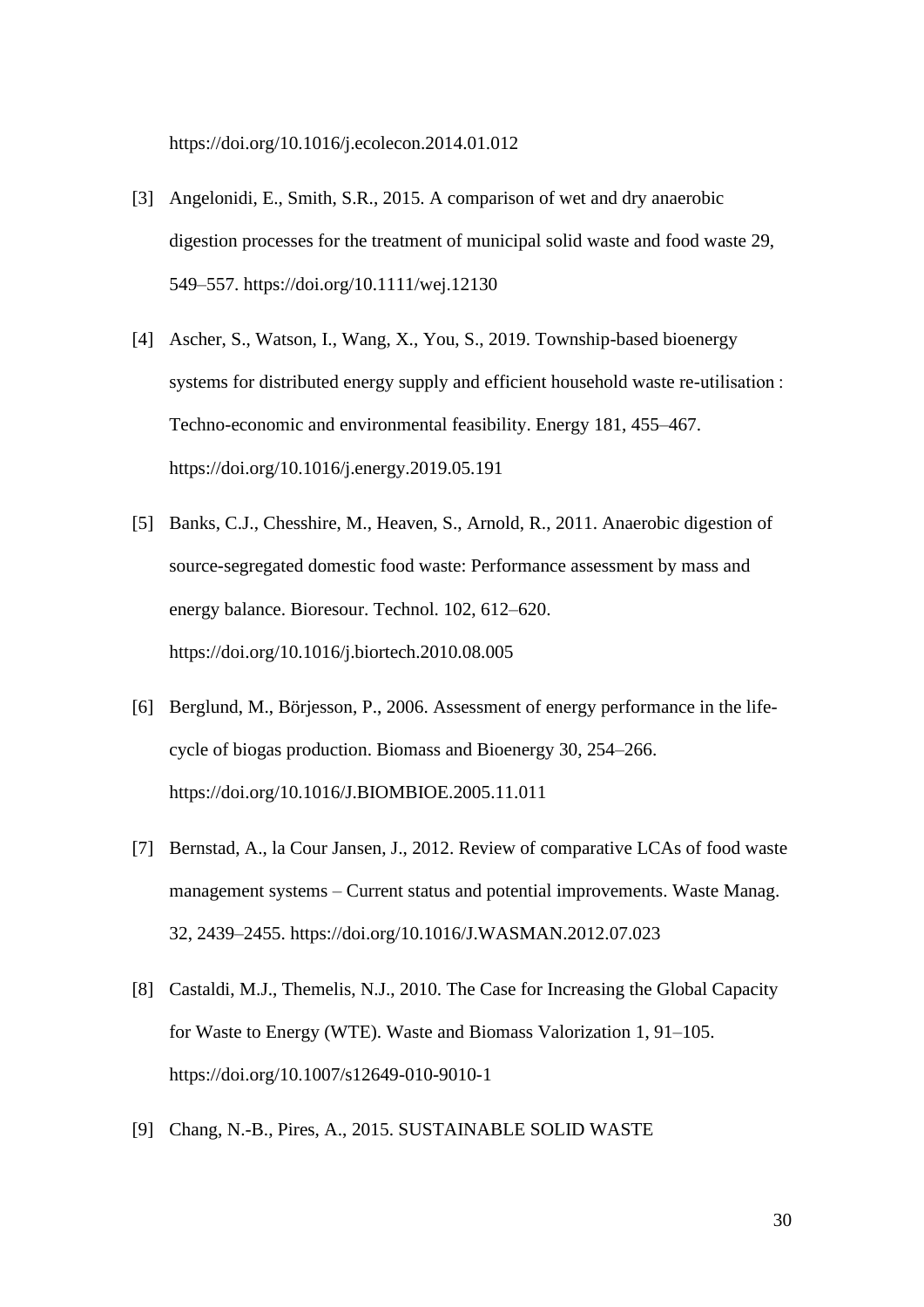MANAGEMENT - A Systems Engineering Approach. John Wiley & Sons, Inc., Hoboken, New Jersey.

- [10] Christensen, T.H., Gentil, E., Boldrin, A., Larsen, A.W., Weidema, B.P., Hauschild, M., 2009. C balance, carbon dioxide emissions and global warming potentials in LCA-modelling of waste management systems. Waste Manag. Res. 27, 707–715. https://doi.org/10.1177/0734242X08096304
- [11] Curry, N., Pillay, P., 2012. Biogas prediction and design of a food waste to energy system for the urban environment. Renew. Energy 41, 200–209. https://doi.org/10.1016/j.renene.2011.10.019
- [12] Dalemo, M., Sonesson, U., Björklund, A., Mingarini, K., Frostell, B., Jönsson, H., Nybrant, T., Sundqvist, J.-O., Thyselius, L., 1997. ORWARE – A simulation model for organic waste handling systems. Part 1: Model description. Resour. Conserv. Recycl. 21, 17–37. https://doi.org/10.1016/S0921-3449(97)00020-7
- [13] Dalemo, M.I., Sonesson, U.G., Björklund, A.E., 1998. Environmental impact of NPK-fertiliser versus anaerobic digestion residue or compost-A systems analysis.
- [14] Defra, 2011. Government Review of Waste Policy in England. London.
- [15] Di Matteo, U., Nastasi, B., Albo, A., Astiaso Garcia, D., 2017. Energy contribution of OFMSW (Organic Fraction of Municipal Solid Waste) to energy-environmental sustainability in urban areas at small scale. Energies 10. https://doi.org/10.3390/en10020229
- [16] Dick, H., Scholes, P., 2018. Gate Fees 2017/18 Final Report Comparing the costs of alternative waste treatment options.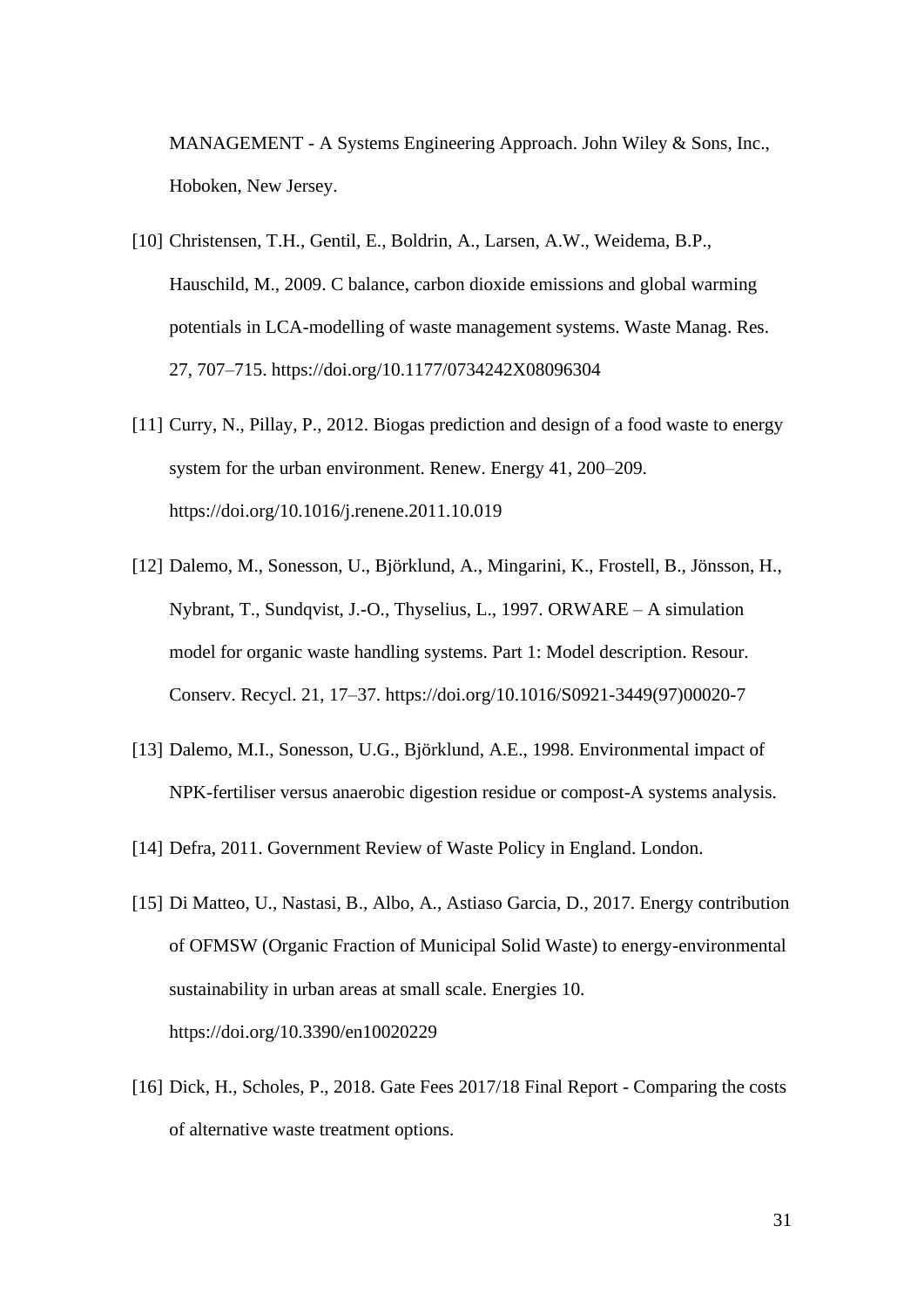- [17] Edwards, J., Othman, M., Burn, S., Crossin, E., 2016. Energy and time modelling of kerbside waste collection: Changes incurred when adding source separated food waste. Waste Manag. 56, 454–465. https://doi.org/10.1016/J.WASMAN.2016.06.033
- [18] Edwards, J., Othman, M., Crossin, E., Burn, S., 2017. Anaerobic co-digestion of municipal food waste and sewage sludge: A comparative life cycle assessment in the context of a waste service provision. Bioresour. Technol. 223, 237–249. https://doi.org/10.1016/j.biortech.2016.10.044
- [19] Evangelisti, S., Lettieri, P., Borello, D., Clift, R., 2014. Life cycle assessment of energy from waste via anaerobic digestion: A UK case study. Waste Manag. 34, 226–237. https://doi.org/10.1016/j.wasman.2013.09.013
- [20] GHK, 2019. A Study to Examine the Costs and Benefits of the ELV Directive Final Report Annexes [WWW Document]. A Study to Examine Benefits End Life Veh. Dir. Costs Benefits a Revis. 2015 Targets Recycl. , Re-Use Recover. Under ELV Dir. - Final Rep. to DG Environ. URL http://ec.europa.eu/environment/waste/pdf/study/final\_report.pdf (accessed 7.8.19).
- [21] Groot, J., Bing, X., Bos-Brouwers, H., Bloemhof-Ruwaard, J., 2014. A comprehensive waste collection cost model applied to post-consumer plastic packaging waste. Resour. Conserv. Recycl. 85, 79–87. https://doi.org/10.1016/J.RESCONREC.2013.10.019
- [22] Hupponen, M., Grönman, K., Horttanainen, M., 2015. How should greenhouse gas emissions be taken into account in the decision making of municipal solid waste management procurements? A case study of the South Karelia region, Finland.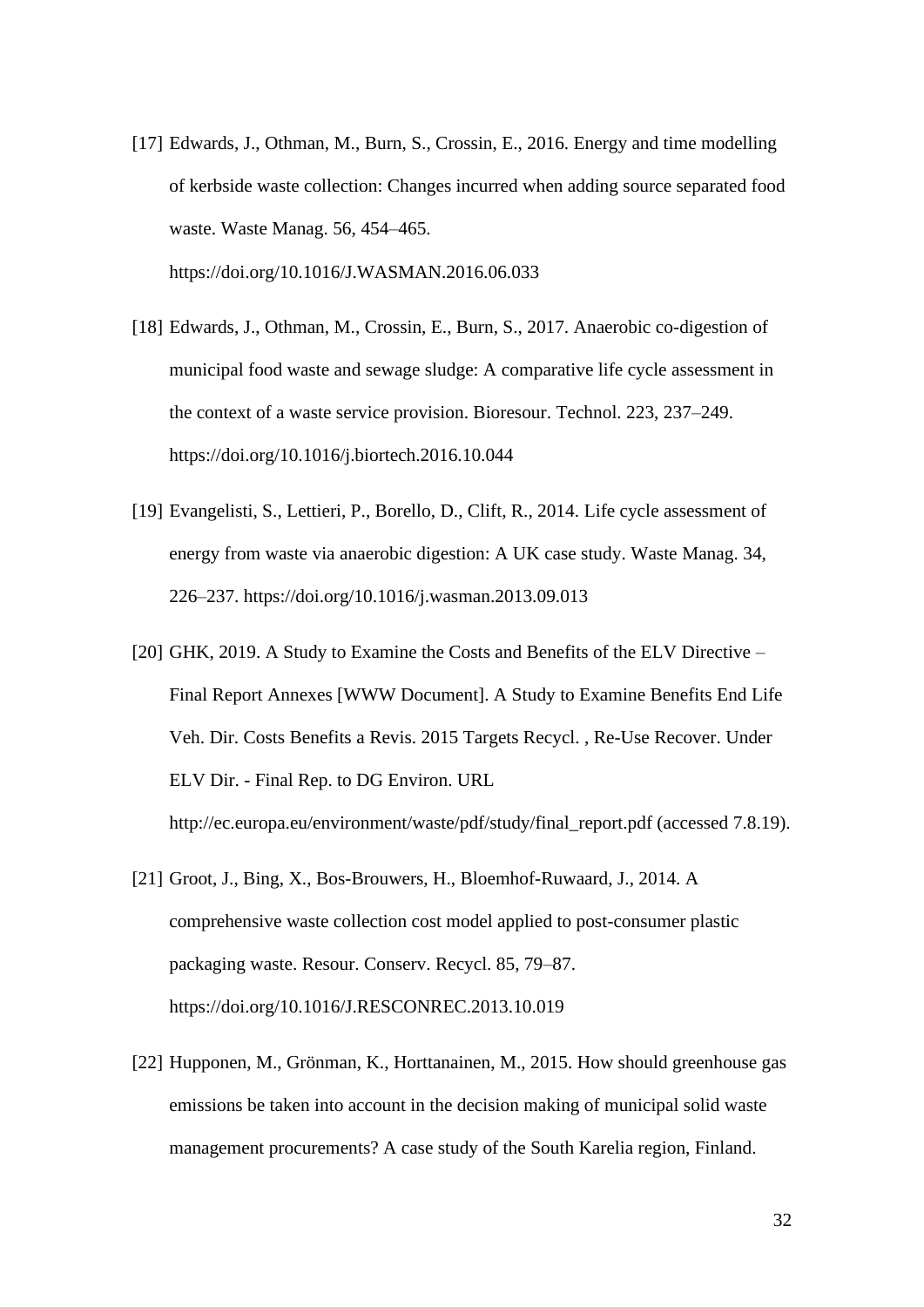Waste Manag. 42, 196–207.

- [23] IPCC, 2016. Global Warming Potential Values [WWW Document]. Greenh. Gas Protoc. URL ghgprotocol.org/.../Global-Warming-Potential-Values (Feb 16 2016).pdf (accessed 7.8.19).
- [24] Koszel, M., Lorencowicz, E., 2015. Agricultural Use of Biogas Digestate as a Replacement Fertilizers. Agric. Agric. Sci. Procedia 7, 119–124. https://doi.org/10.1016/j.aaspro.2015.12.004
- [25] Leme, M.M.V., Rocha, M.H., Lora, E.E.S., Venturini, O.J., Lopes, B.M., Ferreira, C.H., 2014. Techno-economic analysis and environmental impact assessment of energy recovery from Municipal Solid Waste (MSW) in Brazil. Resour. Conserv. Recycl. 87, 8–20.
- [26] Møller, J., Boldrin, A., Christensen, T.H., 2009. Anaerobic digestion and digestate use: Accounting of greenhouse gases and global warming contribution. Waste Manag. Res. 27, 813–824. https://doi.org/10.1177/0734242X09344876
- [27] Nakou, D., Benardos, A., Kaliampakos, D., 2014. Assessing the financial and environmental performance of underground automated vacuum waste collection systems. Tunn. Undergr. Sp. Technol. 41, 263–271. https://doi.org/10.1016/J.TUST.2013.12.005
- [28] ofgem, 2019. Feed-In Tariff (FIT) rates [WWW Document]. Ofgem. URL https://www.ofgem.gov.uk/environmental-programmes/fit/fit-tariff-rates (accessed 8.1.19).
- [29] ofgem, 2017. Typical Domestic Consumption Values [WWW Document]. URL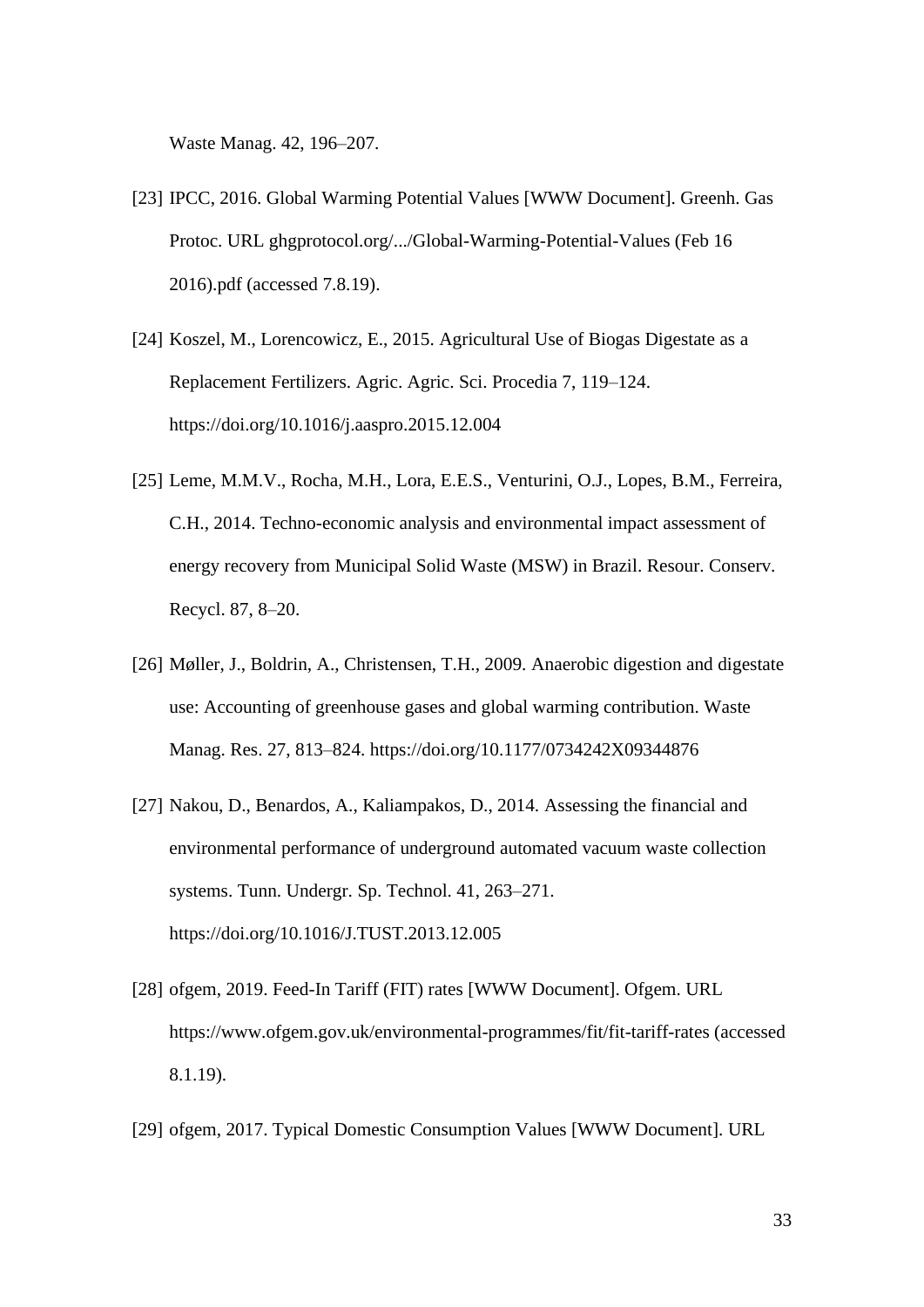https://www.ofgem.gov.uk/gas/retail-market/monitoring-data-and-statistics/typicaldomestic-consumption-values (accessed 1.7.19).

- [30] Papargyropoulou, E., Lozano, R., K. Steinberger, J., Wright, N., Ujang, Z. bin, 2014. The food waste hierarchy as a framework for the management of food surplus and food waste. J. Clean. Prod. 76, 106–115. https://doi.org/10.1016/J.JCLEPRO.2014.04.020
- [31] Pöschl, M., Ward, S., Owende, P., 2010. Evaluation of energy efficiency of various biogas production and utilization pathways. Appl. Energy. https://doi.org/10.1016/j.apenergy.2010.05.011
- [32] Ravina, M., Genon, G., 2015. Global and local emissions of a biogas plant considering the production of biomethane as an alternative end-use solution. J. Clean. Prod. 102, 115–126. https://doi.org/10.1016/j.jclepro.2015.04.056
- [33] Remer, D.S., Nieto, A.P., 1995. A compendium and comparison of 25 project evaluation techniques. Part 1: Net present value and rate of return methods. Int. J. Prod. Econ. 42, 79–96. https://doi.org/10.1016/0925-5273(95)00104-2
- [34] Renda, R., Gigli, E., Cappelli, A., Simoni, S., Guerriero, E., Romagnoli, F., 2016. Economic Feasibility Study of a Small-scale Biogas Plant Using a Two-stage Process and a Fixed Bio-film Reactor for a Cost-efficient Production, in: Energy Procedia. https://doi.org/10.1016/j.egypro.2016.09.042
- [35] Sonesson, U., 2000. Modelling of waste collection a general approach to calculate fuel consumption and time. Waste Manag. Res. 18, 115–123. https://doi.org/10.1034/j.1399-3070.2000.00099.x